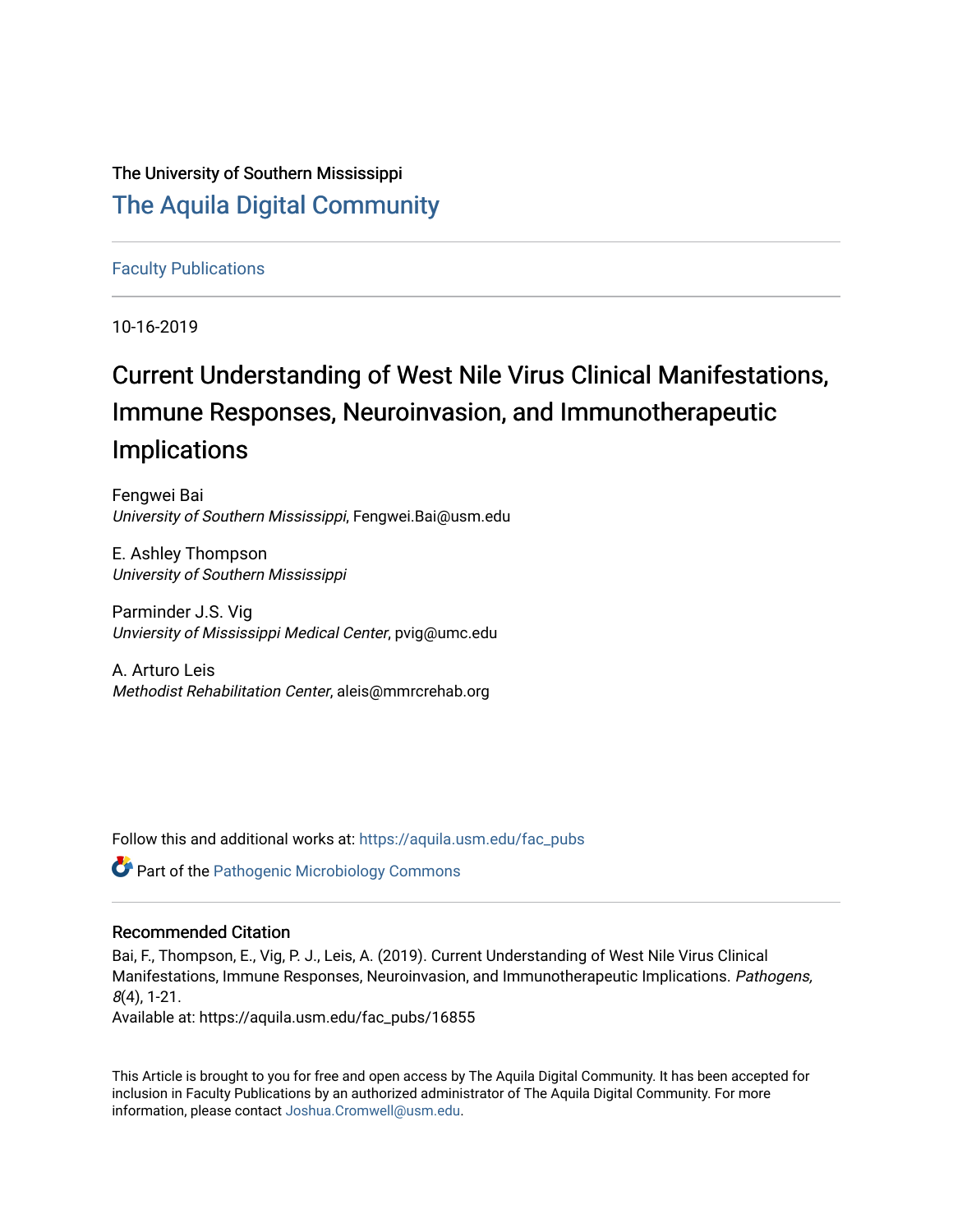

*Review*

## **Current Understanding of West Nile Virus Clinical Manifestations, Immune Responses, Neuroinvasion, and Immunotherapeutic Implications**

## **Fengwei Bai 1,\*, E. Ashley Thompson <sup>1</sup> , Parminder J. S. Vig <sup>2</sup> and A. Arturo Leis <sup>3</sup>**

- <sup>1</sup> Department of Cell and Molecular Biology, University of Southern Mississippi, Hattiesburg, MS 39406, USA; elizabeth.a.thompson@usm.edu
- <sup>2</sup> Departments of Neurology, University of Mississippi Medical Center, Jackson, MS 39216, USA; pvig@umc.edu
- <sup>3</sup> Methodist Rehabilitation Center, Jackson, MS 39216, USA; aleis@mmrcrehab.org
- **\*** Correspondence: fengwei.bai@usm.edu; Tel.: +1-601-266-4748; Fax: +1-601-266-5797

Received: 22 August 2019; Accepted: 13 October 2019; Published: 16 October 2019



**Abstract:** West Nile virus (WNV) is the most common mosquito-borne virus in North America. WNV-associated neuroinvasive disease affects all ages, although elderly and immunocompromised individuals are particularly at risk. WNV neuroinvasive disease has killed over 2300 Americans since WNV entered into the United States in the New York City outbreak of 1999. Despite 20 years of intensive laboratory and clinical research, there are still no approved vaccines or antivirals available for human use. However, rapid progress has been made in both understanding the pathogenesis of WNV and treatment in clinical practices. This review summarizes our current understanding of WNV infection in terms of human clinical manifestations, host immune responses, neuroinvasion, and therapeutic interventions.

**Keywords:** West Nile virus; immune response; neuroinvasion; clinical manifestation; therapeutic implication

### **1. Introduction to West Nile virus**

West Nile virus (WNV) belongs to the flavivirus genus in the family of Flaviviridae with other globally important viral pathogens. Flaviviruses enter host cells through clathrin-mediated endocytosis, which requires help from a variety of host factors, and release their genome from the endosome into the cytoplasm after acidification-induced membrane fusion [\[1](#page-13-0)[–3\]](#page-13-1). WNV has an approximately 11 kb long, single-stranded, positive sensed RNA genome, which encodes a single open reading frame with terminal 5' and 3' UTRs that have a 5' cap and no poly-A tail, respectively. Using the host cellular machinery, the viral RNA genome trafficks through the cytosol to the endoplasmic reticulum (ER), where the viral RNA is translated as a polyprotein that is then cleaved into ten functional proteins by both cellular and viral proteases. There are three structural proteins (capsid [C], pre-membrane [PrM/M], and envelope [E]), and seven non-structural proteins (NS1, NS2A, NS2B, NS3, NS4A, NS4B, and NS5) [\[4,](#page-13-2)[5\]](#page-13-3). However, studies suggest that additional proteins may also be produced through ribosomal frameshifting [\[6](#page-13-4)[,7\]](#page-13-5). While non-structural proteins play essential roles in the replication of viral genomic RNA, the structural proteins assemble the virion and mediate host receptor binding and viral entry. With the help of viral and cellular proteins, the positive-sense viral genomic RNA is transcribed into negative-sense RNA serving as a template for the replication of progeny viral genome RNA. The structural proteins assemble the nucleocapsid on membranes in the ER, and bud into the cytoplasm via the Golgi network. The progeny virus travels to the cell surface in an exocytic vesicle and matures as cellular enzymes cleave the prM, resulting in the release of mature virion [\[8\]](#page-13-6).

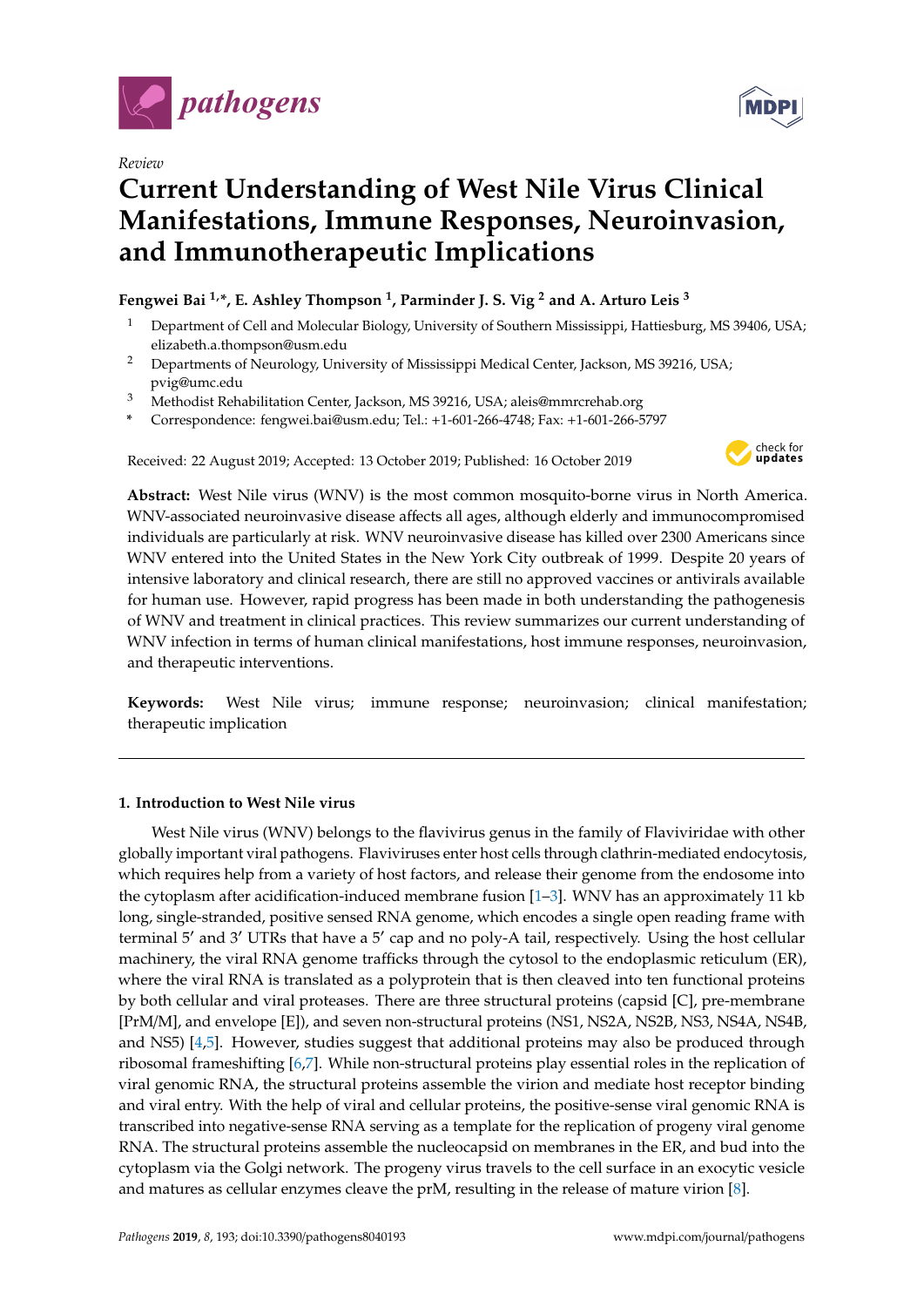WNV is cytolytic and induces apoptosis in a variety of cell types including neurons, resulting in illness in a range of vertebrate hosts including humans, horses, and birds. In humans, infections with WNV are either asymptomatic or can lead to life-threatening neuroinvasive diseases. Despite intensive laboratory and clinical research in the last 20 years, there are still no approved vaccines or antivirals available for human use, and supportive care remains the standard. Here, we review the current understanding of WNV epidemiology, clinical manifestations, protective immune responses, mechanisms of neuroinvasion and neuropathogenesis, and provide immunotherapeutic implications.

#### **2. WNV Epidemiology**

In nature, WNV transmission is maintained in a cycle between *Culex* mosquitoes, the major vector, and a variety of bird species, the major reservoir hosts. Humans, horses, and other vertebrate animals can be infected with WNV through the bite of an infected mosquito, but are considered as "dead-end hosts" because infection in mammals does not produce a viremia of sufficient magnitude to infect subsequent biting mosquitoes. According to the Centers for Disease Control and Prevention (CDC), most people (80%) infected with WNV do not develop any symptoms, and about 20% infected people develop a fever with other symptoms such as headache, body aches, joint pains, vomiting, diarrhea, or rash. About 1 in 150 people who are infected with WNV develop a severe illness affecting the central nervous system (CNS), such as encephalitis and meningitis. The virus became recognized as a cause of human meningitis or encephalitis in elderly patients during an outbreak in Israel in 1957 [\[9\]](#page-13-7), although the CNS involvement in middle-aged and younger subjects remained unusual [\[10\]](#page-13-8). During the 1980s and 1990s, there were major outbreaks in Africa, Middle East, Europe, and Russia, although the Romania epidemic in 1996 marked the geographic transition of WNV epidemics from rural areas to urban industrialized areas [\[11\]](#page-13-9). In 1999, WNV gained entry into North America in New York City [\[12\]](#page-13-10), and within three years spread to most of the continental U.S. and the neighboring countries in North America [\[13\]](#page-13-11). Phylogenetic analysis of WNV isolated from the U.S. indicates that a single conserved amino acid change in the envelope gene (V159A) is shared by most of the strains isolated since 2002, but is also found in old-world strains of WNV [\[14\]](#page-13-12). This genotype has effectively displaced the genotype originally introduced to the U.S. [\[14\]](#page-13-12). WNV has now spread across six of seven continents, including Africa, Asia, Europe, Australia (subtype Kunjin), North America, and South America. It is considered one of the most important causative agents of human viral encephalitis worldwide. Since 1999, WNV has been estimated to cause more than 6 million human infections [\[13\]](#page-13-11), with over 24,000 neurological disease cases and 2300 deaths in the U.S. In addition, in 2018, a large outbreak occurred in Europe involving over 2000 human cases in 15 countries [\[15\]](#page-13-13). Therefore, there is an urgent need to understand in-depth the pathogenesis of WNV and develop specific treatment strategies.

#### **3. Clinical Manifestations of WNV Infection**

*WNV fever and neuroinvasive disease:* WNV infection in humans can result in a spectrum of diseases ranging from a febrile illness classified by the CDC as WNV fever to severe neuroinvasive disease classified as meningitis, encephalitis, or acute flaccid paralysis (poliomyelitis variant) [\[16\]](#page-13-14). Before 1996, WNV was primarily known to cause febrile illness, now classified by the CDC as WNV fever and often described as a "summer flu" associated with fever, chills, malaise, headache, backache, myalgias, arthralgias, gastrointestinal symptoms (nausea, vomiting, or diarrhea), and maculopapular rash. By definition, neurological symptoms (neuroinvasion) do not occur in WNV fever patients and most recover completely, but fatigue and weakness can persist for weeks or months [\[16\]](#page-13-14). Since 2002, approximately half of reported cases have been classified as WNV fever and half as neuroinvasive disease. For example, in the WNV epidemic of 2012, of the 5387 reported WNV cases nationwide, 2734 (51%) were classified as neuroinvasive disease cases and 2653 (49%) as non-neuroinvasive disease cases [\[16\]](#page-13-14). Neuroinvasive disease cases present with more severe symptoms, including encephalitis, meningitis or acute flaccid paralysis [\[16\]](#page-13-14). Moreover, WNV infection has also been indicated to cause longitudinally extensive transverse myelitis [\[17\]](#page-13-15), cognitive-behavioral impairment and irreversible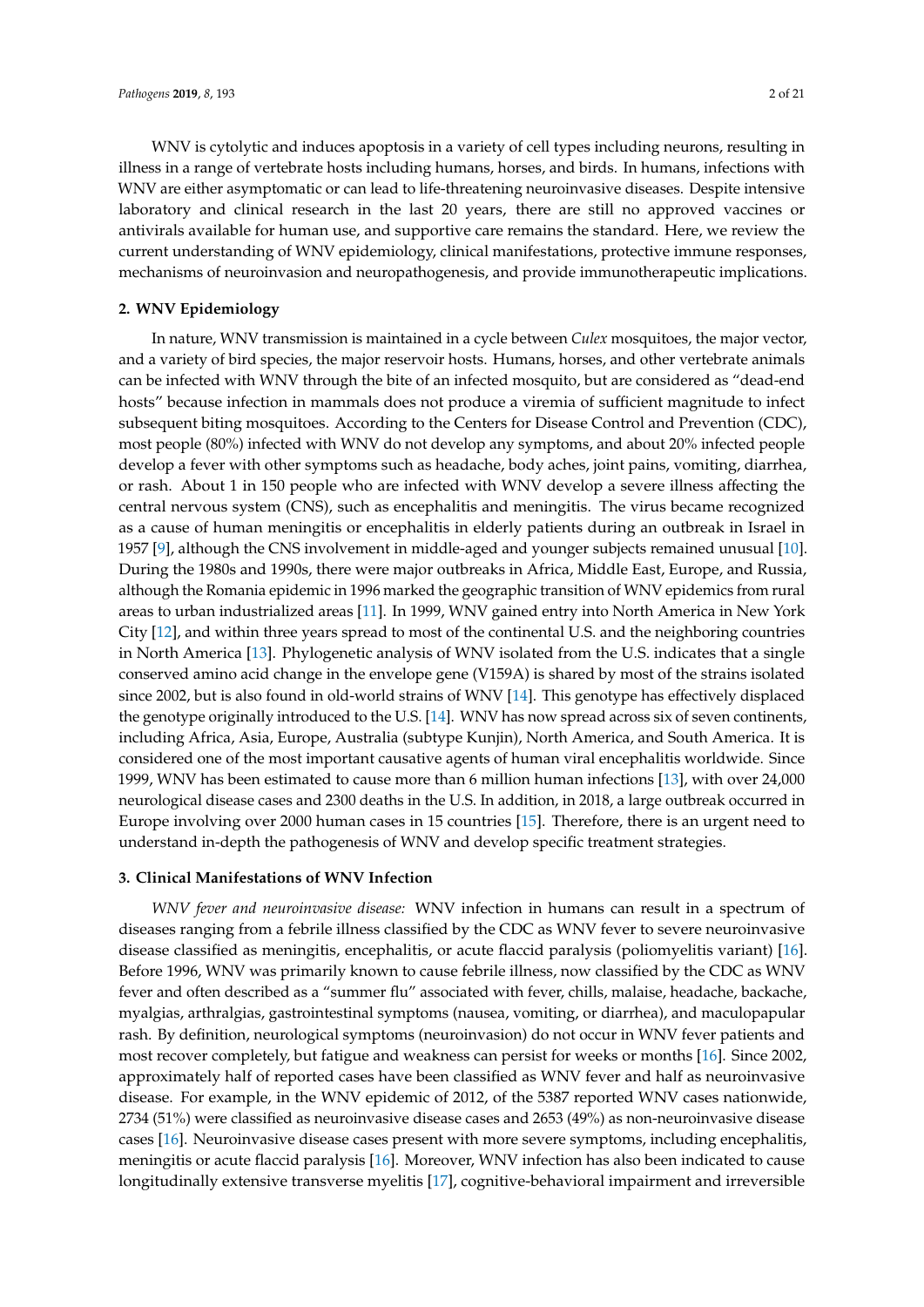sensorineural deafness [\[18\]](#page-13-16), and kidney diseases [\[19\]](#page-13-17). Symptoms of neuroinvasive disease include high fever, worsening headache, neck stiffness (nuchal rigidity), confusion, stupor, tremors, seizures, muscle weakness or paralysis, and focal neurological deficits. About 1 in 10 people who develop severe CNS illness die [\[16\]](#page-13-14). In recent years, severe neurological illness has been reported much more frequently, together with neuromuscular manifestations.

*Neuromuscular manifestations and WNV poliomyelitis:* In the 1999 New York City outbreak, more than 50% of patients with confirmed WNV encephalitis had severe muscle weakness as a cardinal sign [\[12\]](#page-13-10), and there were several case series that attributed neuromuscular complications, particularly acute flaccid paralysis, to peripheral nerve etiologies, namely Guillain–Barré syndrome (GBS), motor axonopathy, or severe axonal polyneuropathy [\[12,](#page-13-10)[20,](#page-13-18)[21\]](#page-13-19). In the 2002 and 2003 WNV epidemics, neuromuscular manifestations were a well-recognized feature associated with increased morbidity and mortality [\[22](#page-13-20)[–24\]](#page-13-21). Neuromuscular manifestations are now recognized as a prominent feature in patients with WNV neuroinvasive disease [\[25\]](#page-14-0).

Most physicians who are actively involved in WNV clinical research now accept a poliomyelitis to be the most common cause of WNV-associated acute flaccid paralysis. Patients with WNV poliomyelitis commonly have associated signs of meningitis, encephalitis, or respiratory distress from involvement of spinal motor neurons supplying the phrenic nerves to the diaphragm, however acute flaccid paralysis also may occur in the absence of fever or meningoencephalitis [\[24](#page-13-21)[,26](#page-14-1)[,27\]](#page-14-2). Moreover, cases of WNV-poliomyelitis frequently occur in the absence of acute flaccid paralysis, since the current CDC classification recognizes only the most severe cases associated with flaccid paralysis and fails to include poliomyelitis cases with lesser degrees of motor neuron loss that do not produce profound flaccid weakness (Leis, personal observation). Prognosis for recovery of function is dependent on the degree of motor neuron loss; limbs with absent motor responses on nerve conduction studies and no voluntary muscle activation on needle electromyogram (EMG) have a poorer long-term prognosis, while those with relatively preserved motor responses and some voluntary activity have a more favorable outcome [\[25,](#page-14-0)[28\]](#page-14-3). Although the anterior horns are the major site of spinal cord pathology, autopsy series show that pathologic changes may not be limited to spinal cord gray matter. Focal inflammatory changes may extend into the adjacent white matter, which may explain the infrequent occurrence of WNV-associated transverse myelitis with clinical involvement of spinal sensory and motor pathways [\[29\]](#page-14-4). In addition, neuronophagia, neuronal disappearance, and pathologic alterations have been described in dorsal root ganglia and sympathetic ganglia [\[29\]](#page-14-4). The involvement of dorsal root ganglia may explain some of the sensory deficits and reduced sensory nerve action potentials on electrodiagnostic testing that occasionally are reported in patients with WNV infection [\[24\]](#page-13-21). However, sensory loss attributed to WNV has not been a prominent clinical finding.

*WNV infection and autonomic nervous system:* To date, there are very few reports on WNV-related autonomic nervous system dysfunction or the role that dysautonomia plays in the morbidity and mortality of human WNV infection. Yet, symptoms of dysautonomia are commonly observed during the acute WNV infection and in WNV survivors recovered from the acute illness. In one study of 44 WNV patients that reported prolonged (> 6 months) post-infectious symptoms, gastrointestinal symptoms (abdominal pain, bloating or diarrhea) were reported by 21 (48%), night sweats in 20 (45%), increased anxiety in 14 (32%) and irregular heartbeat in 9 (20%) [\[30\]](#page-14-5). In our initial series of 54 WNV patients from 2002 to 2006 who had extensive electrodiagnostic evaluation and four additional autopsies, 12 (22%) had clinical findings of dysautonomia and autonomic instability (cardiac dysrhythmias, marked fluctuations in blood pressure, gastrointestinal complications including gastroparesis) or pathologic alterations in sympathetic ganglia or brainstem [\[25\]](#page-14-0). Post-mortem disappearance of neurons in the sympathetic ganglia offers a plausible explanation for the cardiac instability observed in some human cases [\[29\]](#page-14-4). Labile vital signs, hypotension, and potentially lethal cardiac arrhythmias have also been observed by other clinicians [\[31](#page-14-6)[,32\]](#page-14-7). In rodents, WNV can lead to autonomic dysfunction by infecting neurons controlling gastrointestinal and cardiac function. In infected hamsters with distension of the stomach and intestines, myenteric neurons that innervate the intestines and neurons in the brainstem were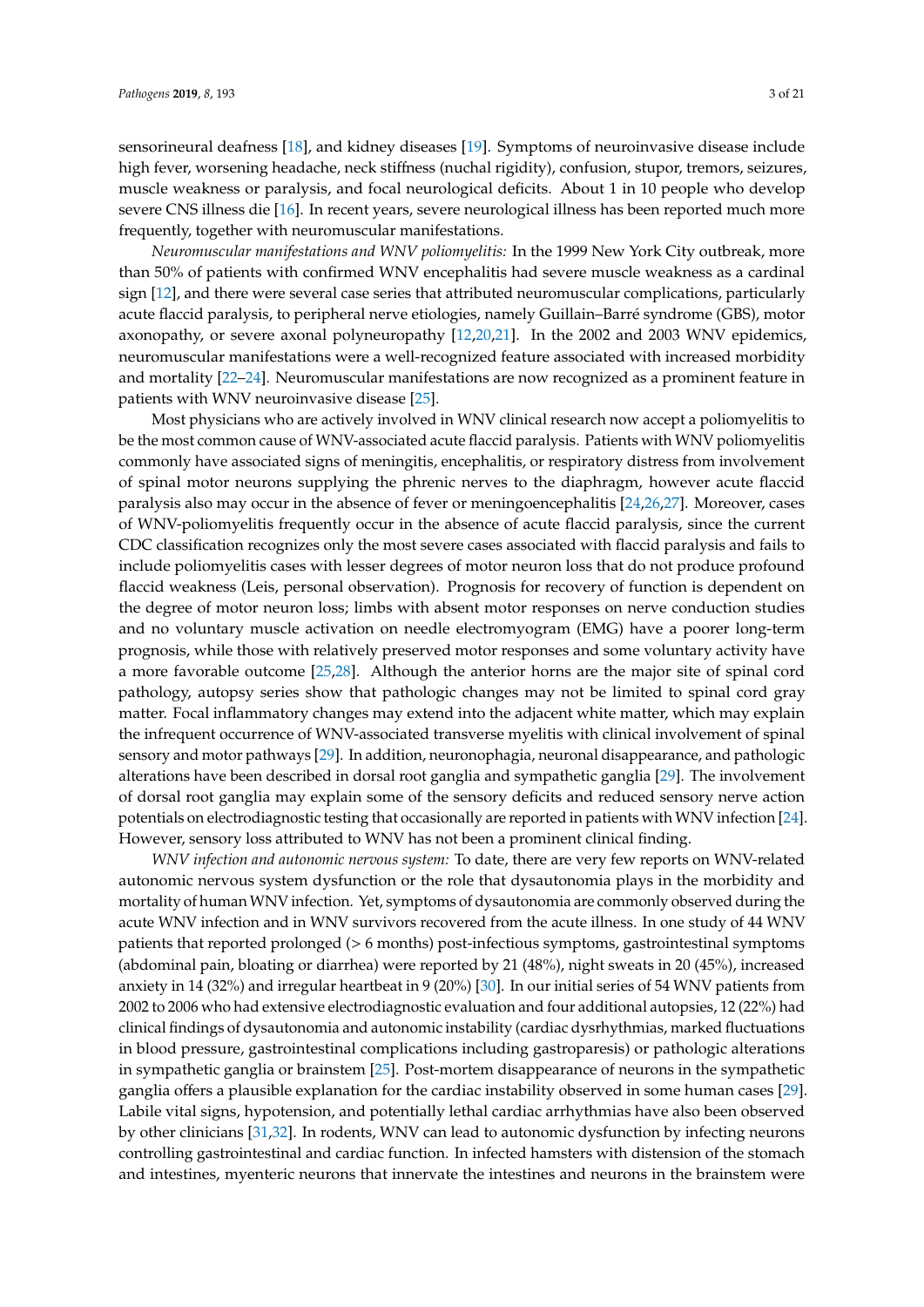identified to be infected with WNV [\[33\]](#page-14-8). The authors concluded that that infected neurons controlling autonomic function were the cause of GI dysfunction in WNV-infected hamsters. Dysautonomia was also noted on electrocardiograms and on measures of heart rate variability in WNV-infected hamsters and cardiac histopathology was identified in the sinoatrial (SA) and atrioventricular (AV) nodes [\[33\]](#page-14-8). WNV infection of hamsters has also been reported to cause electrophysiologic suppression of the diaphragm either directly by producing neuronal injury in the brainstem and cervical spinal cord or indirectly by altering vagal afferent function [\[34\]](#page-14-9), although subsequent investigations suggested that respiratory deficits primarily may be due to loss of lower motor neurons in the cervical cord [\[35\]](#page-14-10). Bladder dysfunction and changes in sweating, including hyperhidrosis, anhidrosis and segmental changes in sweating, have also been observed in patients with WNV infection [\[36\]](#page-14-11). Hence, both human and animal data suggest that WNV can cause dysautonomia, supporting the concept that the neurotropism of WNV may extend to autonomic neurons in the CNS and autonomic ganglia.

#### **4. Protective Immune Responses to WNV Infection**

#### *4.1. Innate Immunity*

The innate immune system serves as the first line of host defense against infections. It detects viral infection through the recognition of pathogen-associated molecular patterns (PAMPs) by pathogen-recognition receptors (PRRs). There are three distinct classes of PRRs in recognizing viruses, including Toll-like receptors (TLRs), retinoic-acid-inducible gene I (RIG-I)-like receptors (RLRs), and NOD-like receptors (NLRs). While TLRs are membrane-associated sensors, either on the cell membrane or in the endosome, RLRs and NLRs detect viruses in the cytoplasm. TLRs recognize viral nucleic acids and other viral components, such as TLR3 and TLR7/8 recognizing double-stranded RNA (dsRNA) and single-stranded RNA (ssRNA) respectively, to trigger the production of interferon I (FN) and other cytokines. WNV has an ssRNA genome but makes dsRNA intermediates while its genomic RNA is replicating, and thus can be recognized by TLR3 [\[37\]](#page-14-12). The signaling of TLR3 in mice has been shown to facilitate WNV infection by increasing the permeability of the blood-brain-barrier (BBB), while another report suggested that TLR3 might protect mice from WNV infection [\[38–](#page-14-13)[40\]](#page-14-14). Our research has demonstrated that TLR7 signaling plays a protective role against WNV infection in mouse models by triggering IL-23 mediated immune cell infiltration into the CNS [\[41\]](#page-14-15). Human TLR8 can recognize viral ssRNA, but mouse TLR8 was described as nonfunctional, which may be due to a deletion of 5 amino acids in the leucine-rich repeat ectodomain of TLR8 in mice [\[42\]](#page-14-16). Although TLR8 may not directly sense WNV RNA, it interacts with suppressor of cytokine signaling (SOCS)-1 and restrains TLR7 mediated antiviral immunity in mice [\[43\]](#page-14-17).

The RLR family of cytosolic RNA helicases, which include retinoic acid-inducible gene (RIG-I), melanoma differentiation-associated gene 5 (MDA5) and laboratory of genetics and physiology gene 2 (LGP2), are expressed basally at low levels in most tissues and induced by type I ( $\alpha/\beta$ ) IFNs. While short dsRNA and 5'-triphosphate RNA are ligands for RIG-I, MDA5 mainly recognizes long dsRNA [\[44](#page-14-18)[,45\]](#page-15-0). Both RIG-I and MDA5 encode two amino-terminal tandem caspase activation recruitment domains (CARDs) that recruit mitochondrial antiviral signaling (MAVS, also known as IPS-1, VISA, or Cardif), upon binding to viral RNA, activating IRF3/7 and NF-κB, leading to the production of type I IFNs and antiviral responses. In contrast, LGP2 (encoded by Dhx58) has a high RNA binding affinity and can recognize diverse dsRNAs, regardless of the presence of 5'-triphosphate or RNA length [\[46\]](#page-15-1). Both negative and positive regulatory roles have been reported for LGP2 in antiviral immunity [\[47–](#page-15-2)[52\]](#page-15-3). LGP2 has been shown to promote an essential prosurvival signal in response to antigen stimulation to confer CD8<sup>+</sup> T cell-number expansion and effector functions against WNV and other RNA viruses [\[53\]](#page-15-4).

Mammalian cell PRRs recognize the PAMPs of WNV and induce type I IFN productions during the early stages of WNV infection. Experimental mice with genetic defects in the receptor for IFN- $\alpha/\beta$  (IFN- $\alpha/\beta$ R<sup>-/-</sup> mice with 129Sv/Ev and C57BL/6J background) show markedly enhanced viral accumulation in various tissues, leading to rapid lethality [\[54\]](#page-15-5). The induced IFN restricts WNV viral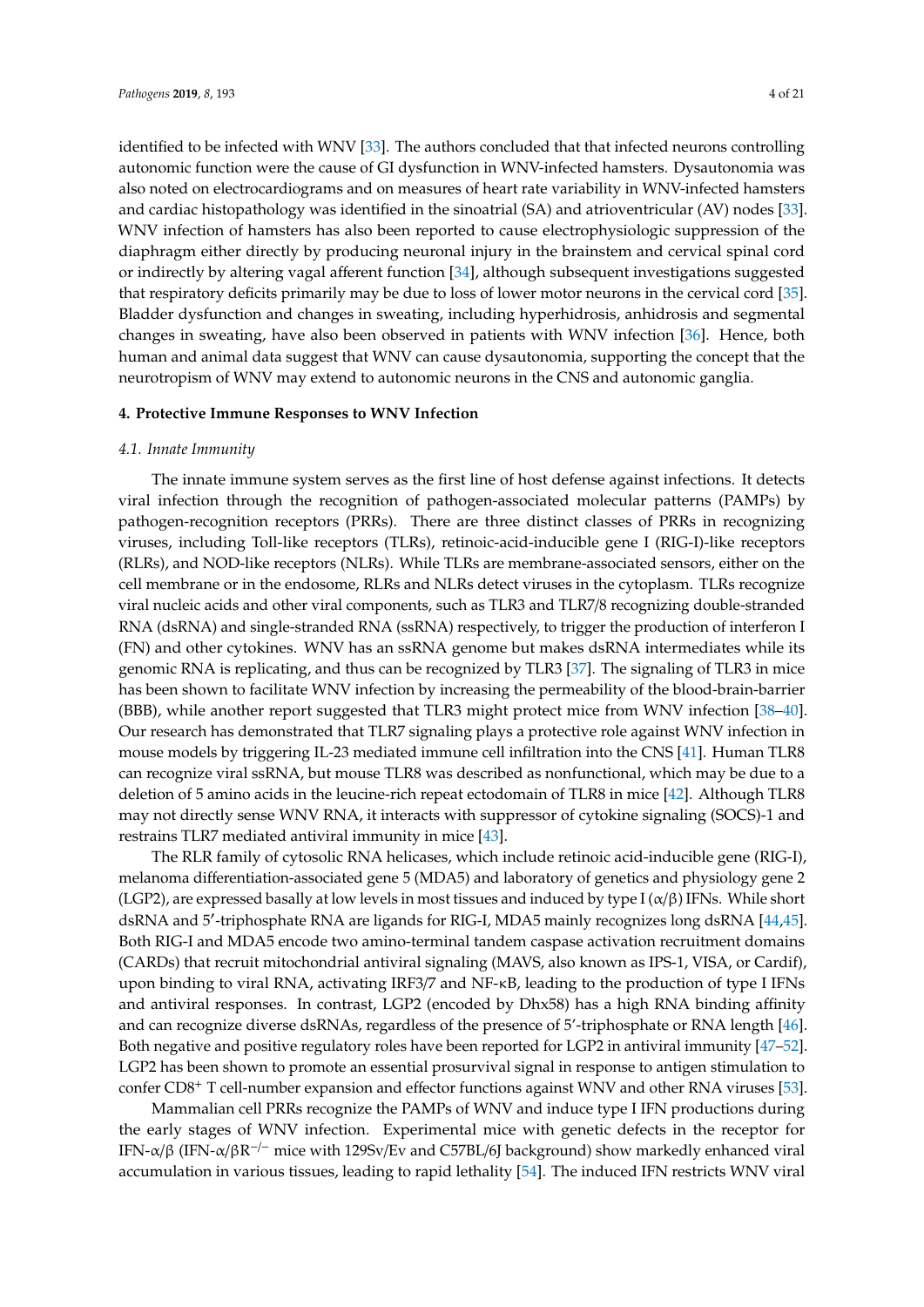replication, however, WNV has evolved to counter IFN function at multiple steps of the induction and signaling cascade [\[39](#page-14-19)[,55](#page-15-6)[–59\]](#page-15-7). For example, NS proteins, such as NS2A, NS3, NS4A, NS4B, and NS5 have been shown to inhibit type I IFN production or signaling [\[55,](#page-15-6)[60–](#page-15-8)[63\]](#page-16-0). In addition, WNV is resistant to the antiviral effects of IFN in cell culture once infection is established, which may explain the relatively narrow therapeutic window for IFN administration that has been observed in animal models or humans infected with WNV [\[64\]](#page-16-1).

*Dendritic cell and macrophage:* Mosquito transmitted WNV infection begins in the skin, and the virus replicates initially in keratinocytes and Langerhans cells (LCs), skin resident dendritic cells (DCs). After being activated by the WNV antigens, LCs can migrate to the draining lymph node, leading to T-cell priming. In a murine model of dermal WNV infection, bone marrow-derived monocytes infiltrate the skin, cluster near infected fibroblasts and then differentiate into DCs [\[65\]](#page-16-2). It has been shown that human monocyte-derived DCs are permissive to WNV infection, and secret high levels of type I IFN but low levels of pro-inflammatory cytokines, such as IL-12, IL-23, IL-18 or IL-10 in response to infection [\[66–](#page-16-3)[69\]](#page-16-4). Interestingly, signaling of type I IFN has been shown to decrease in DCs from aged donors infected with WNV, which could partially explain the more severe WNV infections in elderly patients [\[67\]](#page-16-5). However, type I IFN produced from DCs may fail to activate the proinflammatory function of iNKTs, a type of natural killer T cell specifically contributing to antiviral response [\[66\]](#page-16-3). Type I IFN may also diminish DC maturation, reduce production of IL-1β, and weaken antiviral T cell immunity in AXL receptor tyrosine kinase deficient (*Axl*−/−) mice during WNV and influenza infection [\[70\]](#page-16-6). Recent studies showed that IL-1β, IFN regulatory factors (IRF) 3, 5 and 7 are important to induce DC-mediated antivirus IFN responses against WNV infection [\[71](#page-16-7)[–73\]](#page-16-8).

Besides DCs, macrophages as specialized phagocytes and antigen-presenting cells are early responders to control initial WNV replication and present the viral antigens to T cells. Macrophages efficiently ingest WNV through receptor-mediated endocytosis, then become activated to produce a large number of antiviral chemokines and cytokines, such as CXCL1, CXCL2, CXCL10, TNF-α, IL-6, IL-8, IL-1β and type I IFNs. These molecules are critical for the restriction of WNV replication and the recruitment of more innate immune cells to the site of infection [\[41\]](#page-14-15). The role of macrophages in resistance to WNV infection has been shown in mice depleted of macrophages, which exhibited higher and extended viremia and accelerated development of encephalitis and death [\[74\]](#page-16-9). However, excessive cytokine production and inflammation may increase permeability of the BBB, promoting viral infection of the CNS and severe neurological disease [\[40\]](#page-14-14). Microglial cells, the resident macrophages of the CNS, become activated and produce proinflammatory molecules upon WNV infection [\[40,](#page-14-14)[41\]](#page-14-15). Recently, it has been shown that defective WNV replication in Peli1 (an E3 ubiquitin ligase)-deficient microglia and neurons directly contributes to attenuated neuroinflammation in the CNS and ultimately increases host resistance to lethal encephalitis [\[75\]](#page-16-10).

*Neutrophil:* Neutrophils are the most abundant leukocytes in human blood and the first immune cells to arrive at the site of infection. In combating microbial pathogens, neutrophils can engulf pathogens, produce reactive oxygen and nitrogen species, release granules containing proteolytic enzymes and antimicrobial peptides, and extrude neutrophil extracellular traps (NETs) [\[76\]](#page-16-11). However, neutrophils have been shown to play complex roles in the pathogenesis of WNV. Neutrophils can serve as reservoirs for WNV replication and dissemination in the early stages of infection but contribute to WNV clearance later in the infection process [\[77\]](#page-16-12). In addition, neutrophils have also been documented to facilitate WNV neuroinvasion via "Trojan horse" transport [\[78](#page-16-13)[,79\]](#page-16-14).

*Natural Killer (NK) cell:* NK cells are important innate immune cells to control viral infection and cancer. NK cells are able to kill virally infected cells by inducing apoptosis of the target cells that are missing major-histocompatibility complex (MHC) class I by releasing cytotoxic granules containing perforin and granzymes as well as producing inflammatory cytokines that limit infection [\[80\]](#page-16-15). However, the reported roles of NK cells in controlling WNV infection in mice are complex. Although NK cells can be activated and recruited in the CNS following WNV infection in mice, and they have been shown to lyse WNV-infected cell lines in vitro suggesting a protective role, NK cells seem to fail to kill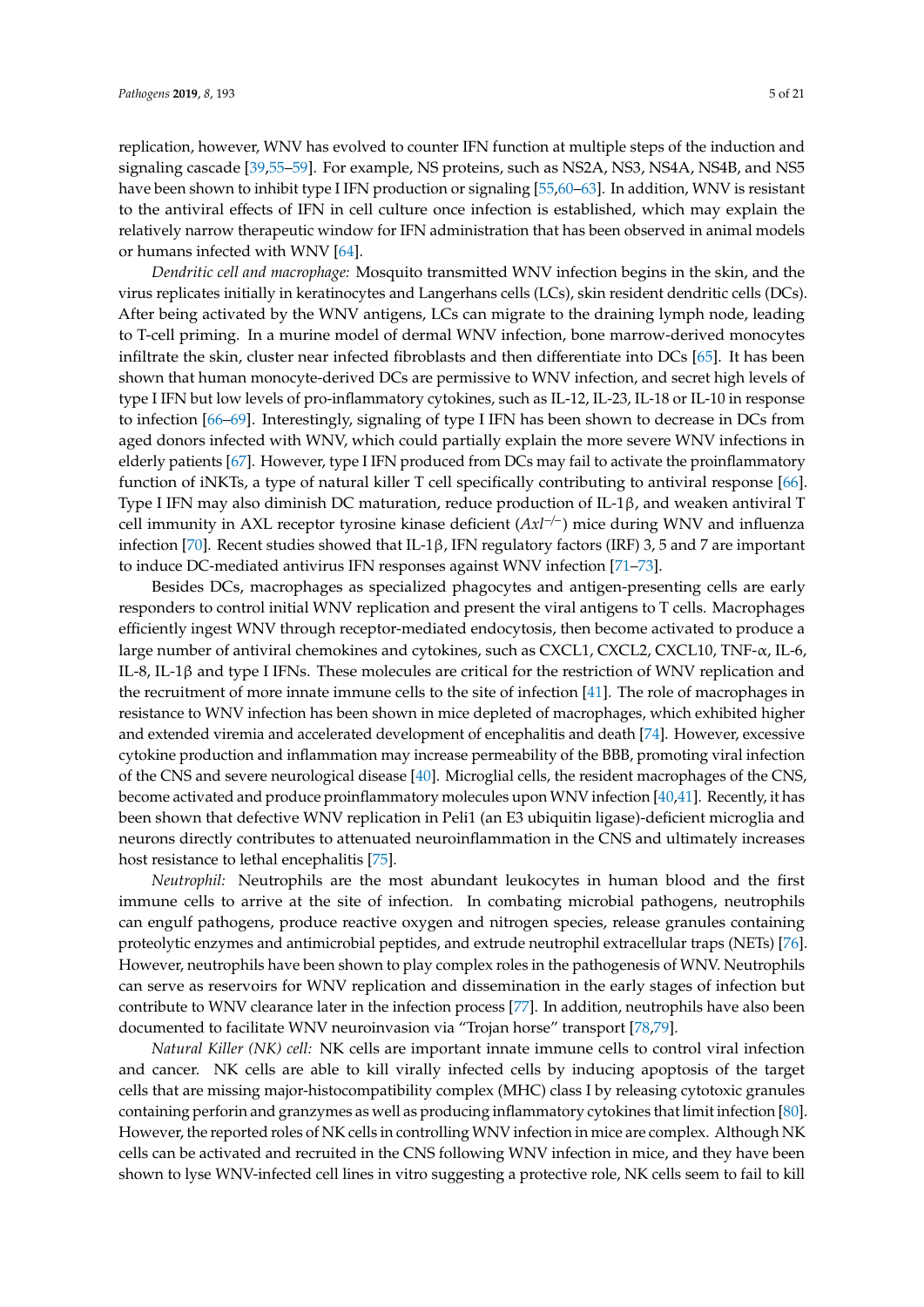WNV-infected mouse astrocytes [\[81\]](#page-16-16). In addition, depletion of NK cells from circulation of mice either by using an antibody against NK1.1 or in the Ly49a transgenic strain of mice also failed to alter the susceptibility to WNV infection, suggesting NK cells may not have a primary role in controlling WNV infection and disease in mice [\[82\]](#page-16-17). In contrast, human NK cells can be activated and able to inhibit WNV infection of Vero cells through both cytolytic and noncytolytic activities [\[83\]](#page-17-0). Specific subsets of human NK cells have been shown to mount a robust response to WNV infection, resulting in cytolytic activity, cytokine secretion, and chemokine secretion in vitro [\[84\]](#page-17-1). Some flaviviruses including WNV, have developed mechanisms to evade the NK cell response, and the lack of NK protection in mice may be due to WNV suppressing or bypassing the NK response. Therefore, it is reasonable to predict that blocking the viral evasion process and reinforcing NK cell function might lead to improved control and accelerated clearance of the viral infection [\[83\]](#page-17-0). The detailed roles of NK cells in the pathogenesis of WNV need to be further investigated.

*Gamma-Delta T cell:*  $\gamma$ δ T cells are small subsets of CD3<sup>+</sup> T cells that respond rapidly to microbial antigens without requiring antigen processing and MHC presentation of peptide epitopes and produce pro-inflammatory cytokines IFN-γ, TNF- $\alpha$  and IL-17. γδ T cells have been documented to play unique roles in many microbial infections, autoimmune diseases, allergies, and immunoregulation. Both protective and pathogenic roles of  $\gamma \delta$  T cells have been indicated during WNV infection. In mouse models, both γδ T cell-deficient (TCRδ<sup>-/-</sup>) mice and mice depleted of Vγ1+ cells, a subset of γδ T cells, had elevated viremia and more severe encephalitis compared to the wild-type (WT) control mice, which may be due to the reduced IFN- $\gamma$  production in these animals [\[85](#page-17-2)[–87\]](#page-17-3). In addition to IFN- $\gamma$ ,  $\gamma \delta$  T cells have also been suggested to contribute to regulate intracellular perforin levels against WNV in the periphery αβ T cells [\[86\]](#page-17-4). In contrast, Vγ4+ cells, another major subpopulation of peripheral γδ T cells have been implied to contribute to WNV pathogenesis in mice. Depletion of V $\gamma$ 4<sup>+</sup> cells in mice resulted in lower levels of viremia, encephalitis, and mortality rates following WNV infection. The pathogenic effects of V $\gamma$ 4+ cells are mediated via the production of proinflammatory and regulatory cytokines, including TNF- $\alpha$ , IL-10, and TGF-β. TNF- $\alpha$  has been shown to compromise the integrity of the BBB and facilitate WNV entry into the brain [\[40\]](#page-14-14). Anti-inflammatory cytokine IL-10 has been shown to play a negative role in controlling WNV infection in mice  $[88]$ . V $\gamma$ 4<sup>+</sup> cell-depleted mice had reduced levels of TNF-α and IL-10, accompanied by a decreased viral load in the brain and a lower mortality rate to WNV encephalitis [\[89\]](#page-17-6). In addition, V $\gamma$ 4+ cells negatively regulate V $\gamma$ 1<sup>+</sup> T cell responses via the production of TGF-β during WNV infection [\[89\]](#page-17-6).

#### *4.2. Complement*

The complement system consists of at least 30 serum and cell surface proteins that interact with each other through a cascade of enzymatic activation and inhibition, leading to the elimination of pathogens, while protecting the self from subsequent damage. While activation of the complement system can be initiated by three different pathways, i.e., the classical pathway, the lectin pathway, and the alternative pathway, all the three pathways share a common amplification cascade of enzymatic reaction, leading to the formation of C5b-9 membrane attack complex (MAC). The classical pathway is activated by C1q binding to antigen-antibody complexes on the surfaces of pathogens. The lectin pathway is initiated by binding of mannose-binding lectin (MBL) to microbial surface, resulting in activation MBL-associated serine proteases (MASPs). The alternative pathway is constitutively active at low levels through the spontaneous hydrolysis of C3. The complement system has a protective role in controlling WNV infection. WNV infection in mice deficient in complement receptor 1 (CR1) and CR2 developed increased CNS virus burdens, and were vulnerable to lethal infection at a low dose of WNV, and had significant deficits in IgM and IgG [\[90\]](#page-17-7). In addition, genetic deficiencies in C1q, C4, factor B, or factor D all resulted in increased mortality in mice following WNV infection. Furthermore, the lack of complement functions might also result in the deficiency of B and T cell responses to WNV [\[91\]](#page-17-8). MBL recognizes N-linked glycans on the structural proteins of WNV and DENV, resulting in neutralization through a C3- and C4-dependent mechanism that utilizes both the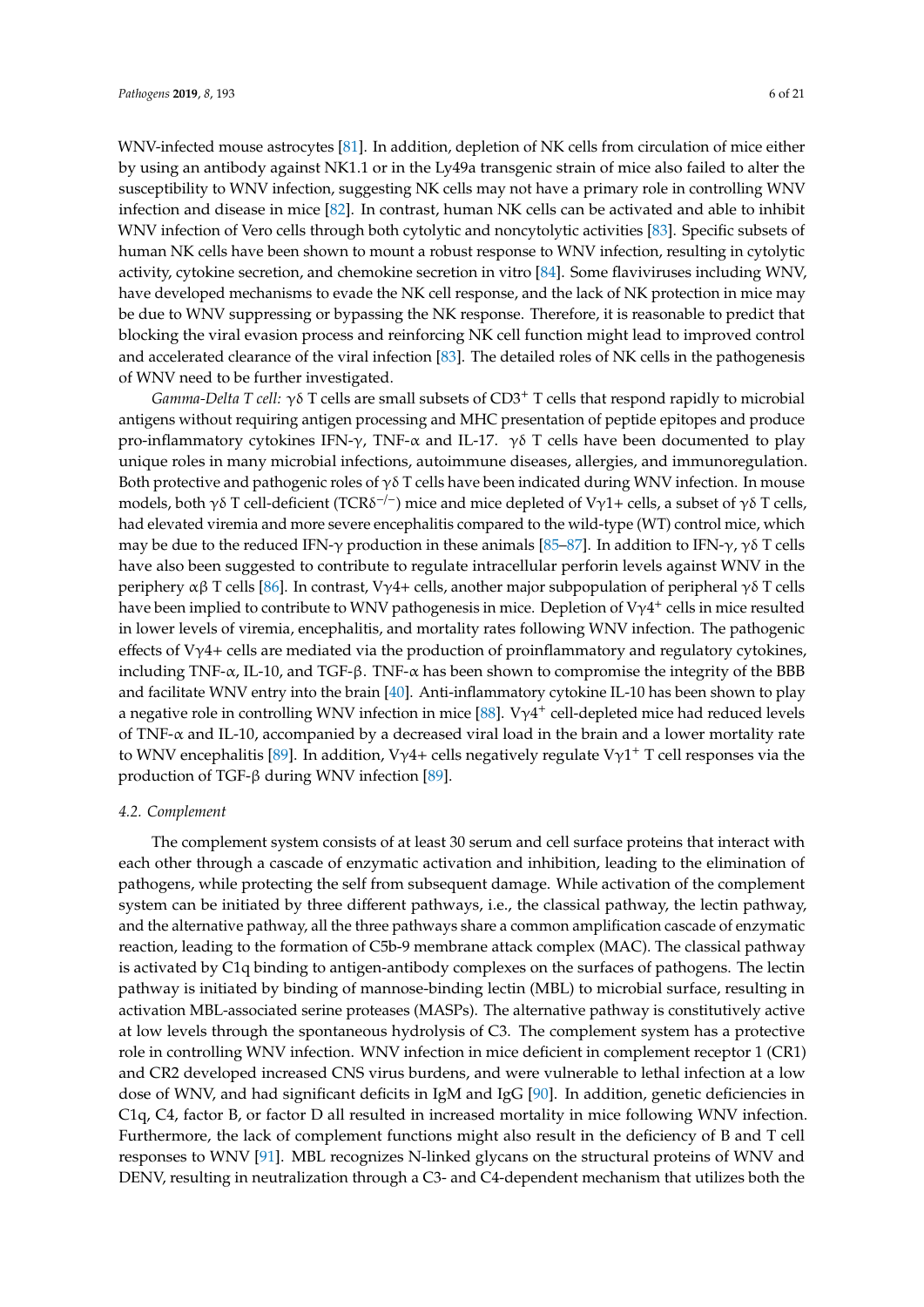canonical and bypass lectin activation pathways [\[92\]](#page-17-9). Soluble and cell-surface-associated WNV NS1 has been shown to bind to and recruit factor H, resulting in decreased complement activation in solution and attenuated deposition of C3 fragments and MAC on the cell surface [\[93\]](#page-17-10). NS1 attenuates classical and lectin pathway activation by directly interacting with C4 [\[94](#page-17-11)[,95\]](#page-17-12). The complement component C1q increases the potency of antibodies against WNV by modulating the stoichiometric requirements for neutralization [\[96\]](#page-17-13). However, another study reported that despite mice deficient in MBL-A and MBL-C or MASP-2 were more vulnerable to WNV infection than WT mice, they had comparable kinetics of viral burden in the CNS and B and T cell immune responses, suggesting that lectin pathway might have important yet subordinate functions in protecting against WNV infection [\[97\]](#page-17-14). In addition, using C5-depleted or -deficient human or mouse sera, one study suggested that C5 might not either contribute to protection against WNV pathogenesis or augment the neutralizing efficacy of complement-fixing anti-WNV neutralizing antibodies in mice [\[98\]](#page-17-15).

#### *4.3. Adaptive Humoral Immunity*

Adaptive immunity is composed of humoral (B cell)- and cellular (T cell)-based immune responses. The humoral immune response plays a key role in the pathogenesis of WNV. Antibody and B cells are essential in the defense against WNV infection in that mice deficient in B cells and antibody ( $\mu$ MT mice) developed increased serum and CNS viral burdens and were vulnerable to lethal infection [\[99\]](#page-17-16). Prophylactic and therapeutic transfer of human IgG or mouse serum delayed or protected WT,  $\mu$ MT and RAG1 (T and B cell-deficient) mice from WNV infection. Antibody by itself did not eliminate viral reservoirs in host tissues, suggesting an intact cellular immune response may be required for viral clearance [\[100\]](#page-17-17). Furthermore, sIgM<sup>-/-</sup> mice, which are deficient in the production of secreted IgM but capable of expressing surface IgM and secreting other antibody isotypes, are vulnerable to lethal WNV infection [\[101\]](#page-17-18). These results demonstrated that the early anti-WNV IgM in the course of WNV infection limits viremia and dissemination into the CNS. The innate immune responses are required to activate B cell response and antibody production. A study showed that mice deficient in MyD88, the essential adaptor for the signaling of the majority of TLRs except TLR3, significantly diminished B cell response by impairing B cell activation, development, and generation of long-lived plasma cells and memory B cells. In contrast, TLR3 deficiency had more effects on the maintenance of germinal centers and the development of long-lived plasma cells, whereas, differentiation of memory B cells was unaffected [\[102\]](#page-18-0). Signaling through type I IFN-α/β receptor has also been shown to be required for B cell activation in the draining lymph nodes, but not the spleen [\[103\]](#page-18-1). In line with this, mice deficient in interferon-induced transmembrane protein, Ifitm3, infected with WNV showed decreases in the total number of B cells, CD4<sup>+</sup> T cells, and antigen-specific CD8<sup>+</sup> T cells and increases in viral burden in the peripheral organs and CNS tissues [\[104\]](#page-18-2). However, mice deficient in interferon regulatory factor 5 (*Irf5*−/−) infected with WNV exhibited small differences in the type I IFN response also resulted in reduced IgM and IgG secretion that was associated with fewer antigen-specific memory B cells and long-lived plasma cells, which may relate to the reduced proinflammatory cytokine production in these mice [\[105\]](#page-18-3). Furthermore, B cell and humoral responses to WNV infection have been suggested to be regulated by many factors related to DCs, the complement system, CD4<sup>+</sup> T cells and other immune factors [\[91](#page-17-8)[,106](#page-18-4)[–110\]](#page-18-5).

*CD8*<sup>+</sup> *T cell:* CD8<sup>+</sup> T cells control viral infections by triggering apoptosis of infected cells through perforin- or Fas ligand-dependent pathways or producing antiviral cytokines (e.g., IFN-γ and TNF-α). CD8<sup>+</sup> T cells are essential in protecting from WNV infection. Early studies using rag-deficient mice that lack all T cells and B cells, CD8<sup>+</sup> T cell and MHC class Ia-deficient mice demonstrated a protective role in clearing WNV infection in the CNS and peripheral tissues [\[100,](#page-17-17)[111\]](#page-18-6). In addition, WNV infection of mice deficient in perforin, fas ligand and TRIAL that are the vital elements for CD8<sup>+</sup> T cell killing resulted in the increased mortality following infection [\[82](#page-16-17)[,112](#page-18-7)[,113\]](#page-18-8). Furthermore, WNV-infected mice deficient in chemokine CXCL10 and its receptor CXCR3, which are essential for CD8<sup>+</sup> T cell chemotaxis to the CNS, especially cerebellum, increased in viral burden in the brain and enhanced morbidity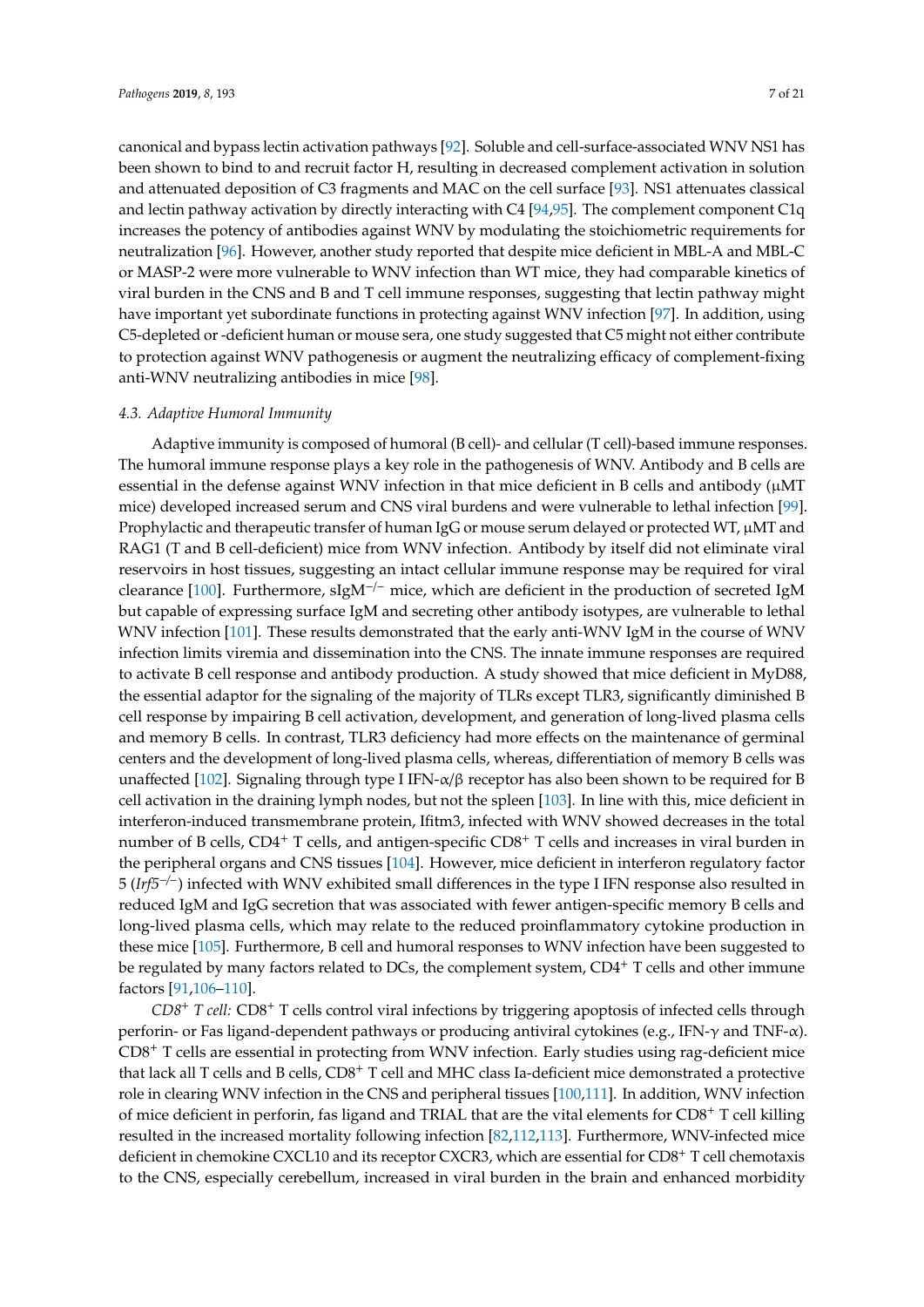and mortality [\[114](#page-18-9)[,115\]](#page-18-10). Polarized expression of CXCL12 and its receptor CXCR4 at the BBB localizes infiltrating mononuclear cells to the perivascular spaces of the CNS microvasculature, therefore limiting their entry into the CNS parenchyma [\[116\]](#page-18-11). A study showed that antagonism of CXCR4 significantly improved survival through enhanced intraparenchymal migration of WNV-specific CD8<sup>+</sup> T cells within the brain [\[117\]](#page-18-12). Moreover, enhanced CD8<sup>+</sup> T cells cytotoxicity through a supplement of IL-17A has been shown to increase the survival of the mice from WNV infection [\[118\]](#page-18-13). Collectively, the results from these studies indicated that CD8<sup>+</sup> T cells play an important protective role in controlling WNV infection. However, studies also showed a potential pathogenic role for CD8<sup>+</sup> T cells in WNV infection. High doses (10<sup>8</sup> PFU) of Sarafend strain of WNV infection in *CD8*−/<sup>−</sup> mice lead to the increased survival, while low doses ( $10^3$  PFU) of infection resulted in more severe infection, indicating that CD8<sup>+</sup> T cells are involved in both recovery and immunopathology in WNV infection [\[119\]](#page-18-14). Additionally, when mice lacking the interferon-stimulated gene Ifit1 were depleted with CD8 antibody, they survived better than the isotype control mice following a mutant WNV (E218A) infection, in which NS5 lacks 2'-O methyltransferase activity, indicating CD8<sup>+</sup> T cells contribute to mortality [\[120\]](#page-18-15). Therefore, while CD8 T cells are required for control of WNV infection, they may also contribute to immunopathogenesis in some situations.

*CD4*<sup>+</sup> *T cell:* CD4<sup>+</sup> T cells play a central role in the adaptive immune system in that they provide help to B cell for antibody production and CD8<sup>+</sup> T cells to kill the cells infected with intracellular pathogens. CD4<sup>+</sup> T cells have been documented to have both indirect and direct roles in defense against WNV infection. Infection of mice that lack CD4<sup>+</sup> T cells either by antibody depletion or genetic deficiencies in CD4<sup>+</sup> T cells and MHC class II resulted in a prolonged WNV infection in the CNS that culminated in uniform lethality by 50 days after infection. CD4 deficient mice exhibited significant low levels of IgG and  $CD8^+$  T compared to WT control mice, indicating an indirect protective role of  $CD4^+$ T cell during primary WNV infection by sustaining antibody production and effector CD8<sup>+</sup> T cells that allow rapid viral clearance [\[110\]](#page-18-5). In addition, evidence suggests CD4<sup>+</sup> T cells may also play a direct role in limiting WNV replication by producing IFN-γ, IL-2 and granzyme B, and lysing target cells both in vitro and in vivo  $[121-123]$  $[121-123]$ . Regulatory T cell (Treg) is a subset of  $CD4^+$  T cells that can suppress effector T cells to prevent or control reactivity to self or non-self antigens, and to blunt inflammation. However, studies in human and mouse models have shown that Tregs appeared to play a protective role in limiting WNV disease. Tregs expanded significantly in the peripheral after WNV infection in both humans and mice. In humans, the Treg frequencies were lower in the symptomatic donors than the asymptomatic donors. In parallel prospective studies in mice, symptomatic WNV-infected mice also developed lower Treg frequencies compared with asymptomatic mice after infection and Treg-deficient mice developed lethal WNV infection at a higher rate than the controls [\[124\]](#page-19-2). In addition, Treg-dependent production of TGF- $\beta$  results in increased expression of CD103 on CD8<sup>+</sup> T cells in the spleen and brain, indicating that Tregs are essential to maintain the resident memory T cells post-WNV infection [\[125\]](#page-19-3). Furthermore, innate immune signaling TLR7 seemed to positively regulate Treg expansion, while intrinsic MAVS signaling, the signaling adaptor for RNA helicases such as RIG-I, was dispensable for Treg proliferation and suppressive capacity during WNV infection in mice [\[126,](#page-19-4)[127\]](#page-19-5).

#### **5. WNV Neuroinvasion and Neuropathogenesis**

*Neuroinvasion:* WNV can enter the CNS and cause neuroinvasive diseases with possible long-term consequences [\[128,](#page-19-6)[129\]](#page-19-7). Although the detailed mechanisms are still not well understood, WNV has been suggested to enter the CNS through multiple possible pathways, including flow through the blood-brain-barrier (BBB) tight junctions, direct infection of endothelial cells in the cerebral microvasculature, infection of olfactory neurons, infected leukocytes that "Trojan horse" WNV to the CNS, and/or direct axonal retrograde transport from infected peripheral nerves [\[87,](#page-17-3)[91–](#page-17-8)[97\]](#page-17-14) (Figure [1\)](#page-9-0).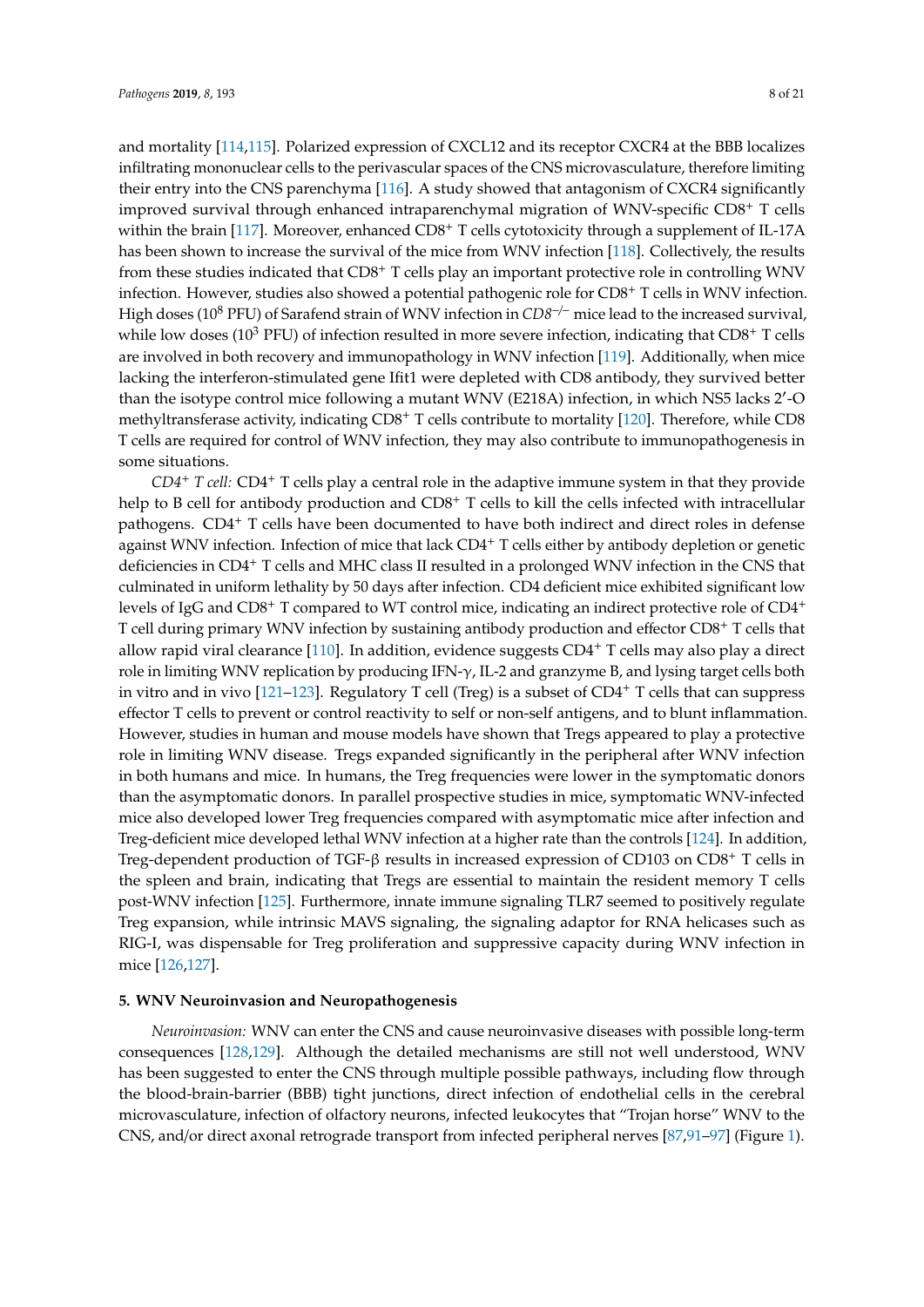<span id="page-9-0"></span>

**Figure 1.** West Nile virus (WNV) neuroinvasion and neuropathogenesis. **Figure 1.** West Nile virus (WNV) neuroinvasion and neuropathogenesis.

WNV replication in the peripheral organs and the blood cells, such as neutrophils and monocytes, generates viremia in the blood circulation that may lead to infection in the CNS. WNV infection in the  $\overline{\mathrm{CNS}}$  can result in meningitis, encephalitis, and acute flaccid paralysis, including WNV poliomyelitis. The possible mechanisms by which WNV enters the CNS include: ① WNV infection induces the expression of TNF-α, MIF, MMP9, ICAM-1 and Opn, which directly or indirectly increase the permeability of the BBB allowing the virus to penetrate to the CNS; ② WNV may infect endothelial cells in the cerebral microvasculature, from which progeny viruses may be released into the CNS; ③ WNV may enter the CNS from infected olfactory bulbs via olfactory neurons; ④ WNV-infected leukocytes, such as neutrophils via a "Trojan horse" transport of WNV to the CNS; and ⑤ WNV may be<br>transported to the CNS through the infected peripheral nerves. In the CNS, WNV may infect neurons, transported to the CNS through the infected peripheral nerves. In the CNS, WNV may infect neurons, microglia, and astrocytes producing cytokines and chemokines and leading to inflammation, neuron apoptosis and necrosis. Some molecules including IL-2, IL-6, IL-12, GM-CSF, IFN-γ, IP-10, S100B, IL-17A and OPN, remain persistently elevated in the blood for months after clearance of WNV from the body, which can lead to a post-infectious pro-inflammatory state that may promote autoimmune diseases, such as myasthenia gravis. The illustration was created in Biorender.com.

The BBB, composed of endothelial cell tight junctions and astrocyte extensions, poses an obstacle for the entry of pathogens into the brain [130]. However, neurotropic viruses are capable of crossing the BBB and causing inflammation and neuronal death in the CNS. In mice, WNV induces systemic infection and then crosses the BBB, leading to neuronal infection and damage [40,131,132]. It has been shown that TNF-α receptor-1 signaling and the expression of matrix metalloproteinase 9 (MMP9), intercellular adhesion molecule 1 (ICAM-1, or CD54) and macrophage inhibitory factor (MIF) are vital for the transient BBB permeabilization upon WNV infection [40,131-133]. In addition, a study on Venezuelan equine encephalitis virus (VEEV, a mosquito-transmitted alphavirus) infection indicated that the virus initially enters the CNS through the olfactory pathway and initiates viral replication in the brain, which induces the opening of the BBB, allowing a second wave of virus from the periphery to enter the brain [134]. While the initial site of WNV entry into the CNS is still debatable,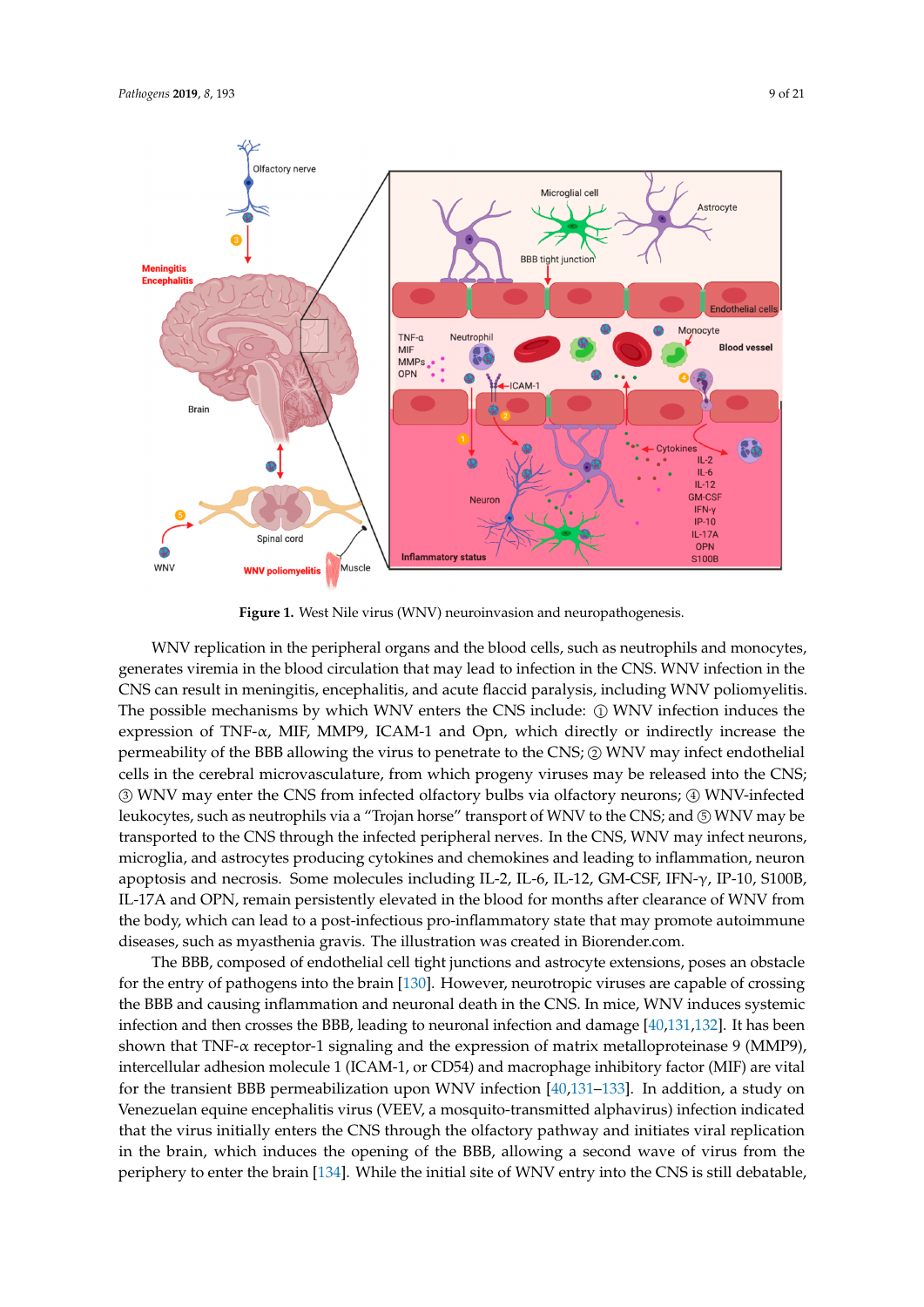the rostral-caudal spread of WNV antigen from the olfactory bulb to the remaining structures of the brain has been reported [\[135,](#page-19-13)[136\]](#page-19-14). Our results in mice also support this notion because olfactory bulbs have been observed to have more WNV antigens than other brain regions by immunostaining in the early time points of CNS infection [\[41,](#page-14-15)[88](#page-17-5)[,137\]](#page-19-15), suggesting olfactory bulbs are a possible route of WNV entry into the CNS bypassing the BBB. In contrast, WNV antigen localizing to the olfactory lobes in horses and humans is rare [\[138](#page-19-16)[–140\]](#page-19-17), and viral antigen is primarily seen in mid to hindbrain and spinal cord [\[139,](#page-19-18)[140\]](#page-19-17). These non-comparable results may be due to postmortem delays or inconsistent sampling of the olfactory bulb in these hosts [\[138\]](#page-19-16). Moreover, infected T cells and macrophages have been suggested carriers of WNV into the CNS [\[141](#page-20-0)[–143\]](#page-20-1), however, our results demonstrated that WNV replicates more efficiently in human and mouse polymorphonuclear neutrophils (PMNs) than in macrophages [\[77\]](#page-16-12). In mice, PMNs are recruited into the brain at an early stage of WNV infection [\[144\]](#page-20-2). In addition, clinical data also showed that PMNs were the predominant infiltrating leukocytes into the CNS of patients at the early stage of WNV neuroinvasive disease [\[145,](#page-20-3)[146\]](#page-20-4). Our recent results show that WNV-infected neutrophils contribute to the viral burden in the mouse brain, suggesting neutrophils could play a major "Trojan horse" role in transporting WNV into the CNS [\[78\]](#page-16-13). However, it is possible that some of the neutrophils were infected after they arrived in the CNS.

*Neuropathogenesis:* WNV-mediated death of infected cells can occur by either necrosis or apoptosis [\[128](#page-19-6)[,147](#page-20-5)[,148\]](#page-20-6). In cultured Vero cells, a high multiplicity of infection (M.O.I) is followed by necrosis; whereas a low M.O.I results in mitochondrial-dependent apoptosis [\[147\]](#page-20-5). Studies have shown that both capsid protein and activation of immune cells such as  $CDS<sup>+</sup> T$  cells can induce apoptosis in neurons through the activation of mitochondrial/caspase-9 and caspase-3 pathways during WNV infection [\[82](#page-16-17)[,113,](#page-18-8)[147\]](#page-20-5). In WNV-infected mice, apoptotic neurons are prominent in the spinal cord but rare in the brain, suggesting that the mechanisms of WNV induced cell death may differ within specific regions of the CNS [\[128\]](#page-19-6). In the CNS, WNV infects neurons, basal ganglia, brainstem and spinal cord [\[140\]](#page-19-17), while in cell culture WNV infects both neurons and astrocytes, although with differing kinetics [\[149\]](#page-20-7). Infection of microglial cells results in the release of proinflammatory cytokines (IL-6, TNF- $\alpha$ ), and chemokines (CXCL10, CCL2, CCL5) [\[150\]](#page-20-8). Infected neurons and astrocytes also produce chemokines including CXCL10 and CCL5, which may play a critical role in the recruitment of virus-specific T cells into the CNS [\[149,](#page-20-7)[151,](#page-20-9)[152\]](#page-20-10).

Histopathologic analysis of brain and spinal cord tissues from patients with neuroinvasive diseases showed perivascular inflammation, microglial nodules, neuronophagia, and variable necrosis and neuronal loss [\[29\]](#page-14-4). These changes were prominent in deep nuclei of the brain and anterior horns of the spinal cord. Focal demyelination, gliosis, and occasional perivascular infiltrates were also observed among patients with prolonged clinical courses [\[153\]](#page-20-11). Examination of sera and cerebrospinal fluid (CSF) from WNV patients who had symptoms between 2–18 days showed elevated levels of glial fibrillary acidic proteins (GFAP)-SM 126 and S100B, suggesting astroglial activation [\[154,](#page-20-12)[155\]](#page-20-13). Severe degenerative changes in the spinal nerves and to a lesser degree the dorsal root ganglion was also observed in patients who succumbed to neuroinvasive disease [\[156\]](#page-20-14). Others have shown that receptor for advanced glycation end products (RAGE) could also be activated by HMGB1 released from WNV infected cells undergoing necrotic cell death [\[157](#page-20-15)[,158\]](#page-20-16). The spinal nerves exhibited swollen axons surrounded with a thin layer of myelin sheath as well as degenerating axons with disrupted myelin sheaths. The astrocytic protein S100B co-localized to these myelin layers and showed an overall increase in S100B immunoreactivity in the WNV compared to the control specimens, which may lead to RAGE mediated damage at other unaffected regions [\[156\]](#page-20-14). In addition, WNV infection could result in a focal loss of ganglionic neurons in the dorsal root and sympathetic ganglia, which may be severe enough to produce sensory deficits in some WNV patients [\[29\]](#page-14-4).

*Post-infectious CNS symptoms:* Human acute WNV infection induces a significant upregulation of various proinflammatory proteins and cytokines that may initiate and maintain inflammation. Although induction of neuroinflammation is necessary for defense against many viral infections, including other flaviviruses, it is also recognized as a potential contributor to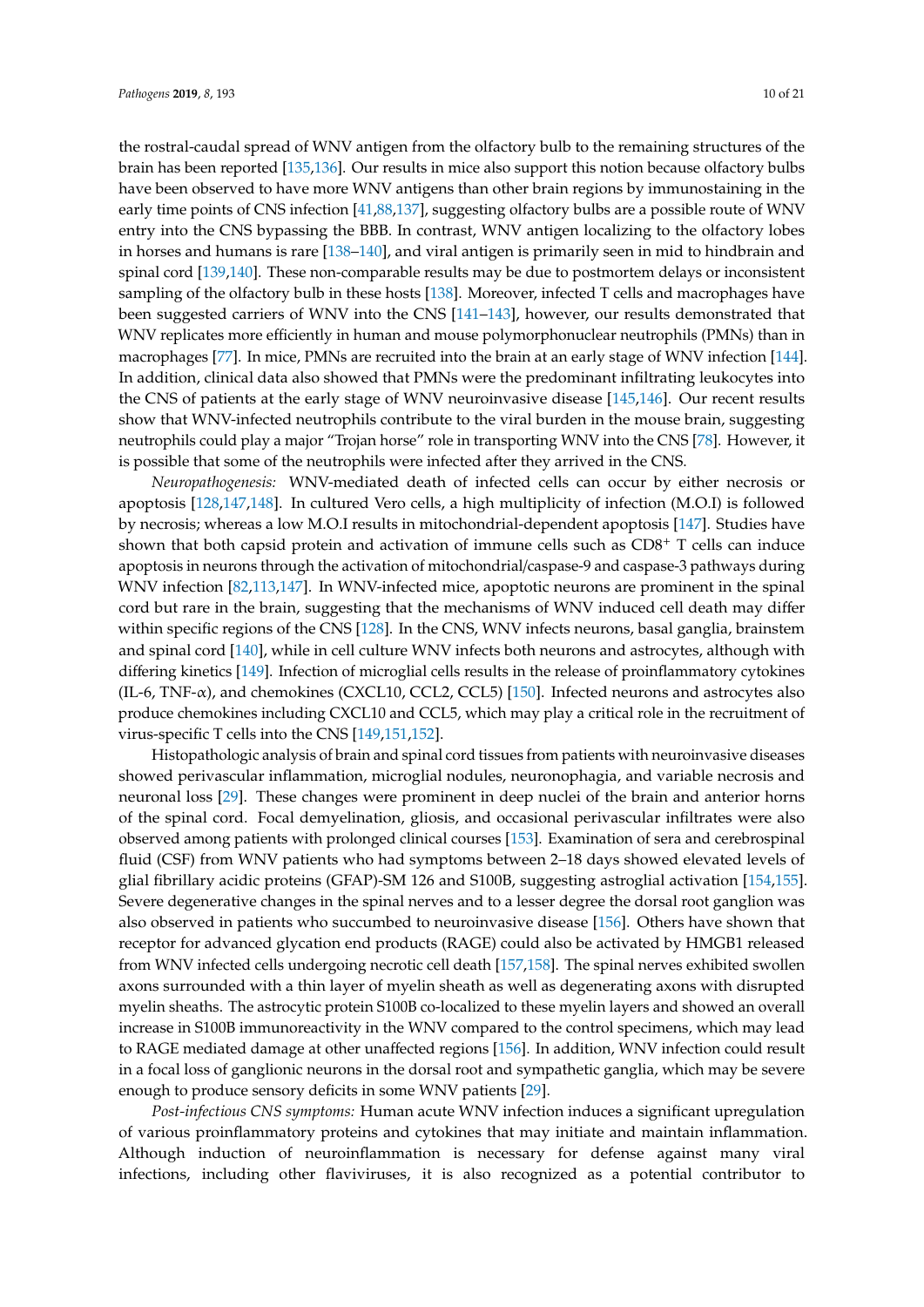neuropathogenesis [\[159–](#page-20-17)[161\]](#page-20-18). Moreover, levels of some cytokines including IL-2, IL-6, IL-12, granulocyte-macrophage colony-stimulating factor (GM-CSF), IFN- $\gamma$ , IFN- $\gamma$  induced protein 10 (IP-10), IL-17A and OPN [\[30,](#page-14-5)[78,](#page-16-13)[118\]](#page-18-13), have been reported to be elevated for months to years following the recovery of acute illness, leading to a post-infectious proinflammatory state that may contribute to long-term neuroinflammation in WNV survivors [\[30,](#page-14-5)[78,](#page-16-13)[118\]](#page-18-13). Among a large cohort of participants with a history of WNV infection in Houston, TX, USA, approximately 40% of those who presented with clinical disease continued to experience WNV-related morbidity up to eight years post-infection [\[162\]](#page-21-0). Another observational study on the Houston cohort showed that the majority of patients (86%, 30/35) with encephalitis had abnormal neurological exam findings compared with uncomplicated fever (27%, 3/11) and meningitis (36%, 5/14) cases during 1–3 years following WNV infection. At the second assessment between 8–11 years post-infection, 57% (4/7) of West Nile fever, 33% (2/6) of West Nile meningitis, and 36% (5/14) of West Nile encephalitis had developed new neurological complications [\[163\]](#page-21-1). Importantly, MRI (magnetic resonance imaging) evaluation of the Houston cohort demonstrated that participants with abnormal neurologic and neurocognitive exam findings showed significant cortical thinning as compared to age- and gender-matched controls, with affected regions primarily occurring in the frontal and limbic cortices. Regional atrophy occurred in the cerebellum, brain stem, thalamus, putamen, and globus pallidus [\[164\]](#page-21-2). These MRI findings provide valuable evidence regarding the neurologic outcomes following WNV CNS infection. Post-infectious CNS symptoms included post-exertion fatigue, dizziness, altered sensation, arthralgias, dysautonomia impaired memory, difficulty concentrating, depression, anxiety, sleep disruption, and recurrent headaches [\[30\]](#page-14-5). Moreover, numerous WNV patients have developed autoinflammatory or autoimmune-related diseases, including myasthenia gravis (MG) [\[165](#page-21-3)[,166\]](#page-21-4), suggesting that WNV infection may promote or amplify underlying autoimmunity. Interestingly, RAGE and S100B signaling has been reported to promote the development of experimental autoimmune MG [\[167\]](#page-21-5) and to play a role in the pathophysiology of human MG [\[168\]](#page-21-6). In addition, IL-17A is upregulated in human cases of MG, where it plays a vital role in the pathogenesis of MG with higher levels correlating with greater disease severity and thymic hyperplasia  $[169]$ . IL-17-producing CD4<sup>+</sup> T cells also contribute to a loss of B-cell tolerance in experimental autoimmune MG [\[170\]](#page-21-8). These results indicate that over-expression of IL-17 following WNV infection could contribute to the development of MG, although it can be beneficial in clearing WNV by promoting CD8<sup>+</sup> T cell cytotoxicity [\[118\]](#page-18-13). Furthermore, WNV infection has also been suggested to induce other autoimmune diseases, including GBS and other immune-mediated neuropathies [\[31](#page-14-6)[,171\]](#page-21-9), brachial plexopathies [\[172\]](#page-21-10), stiff-person syndrome [\[173\]](#page-21-11), and autoimmune encephalitis [\[174\]](#page-21-12). However, more clinical data and experimental evidence are still needed to establish the cause-effective relationship of WNV infection with autoimmune diseases.

#### **6. Immunotherapeutic Intervention**

Despite the development of four licensed veterinary WNV vaccines, there are still no approved vaccines or antivirals available for human use. Although several clinical trials have been initiated with multiple vaccine candidates, none have proceeded to the final phases of clinical testing or are even close to meeting U.S. Food and Drug Administration (FDA) approval (reviewed in [\[15\]](#page-13-13)). The general reasons for the lack of a human vaccine may include scientific challenges (mainly in obtaining protective immunity), safety concerns (including potential antibody-dependent enhancement responses to other flavivirus infections), difficulties in clinical study design (due to lack of enough WNV cases for a phase III vaccine efficacy study), and economic considerations [\[175\]](#page-21-13). While the development of new candidate vaccines and improvement of vaccination strategies remains a challenging task, clinical researches have reported that administration of intravenous high dose steroids may result in marked clinical improvement in WNV patients who suffer severe neuroinflammation.

Both experimental and clinical evidence suggest that pro-inflammatory mediators may contribute to the pathogenesis of WNV in the CNS. Treatment of infected neuronal cells with antibodies blocking these proinflammatory mediators can result in a significant reduction of WNV-mediated neuronal death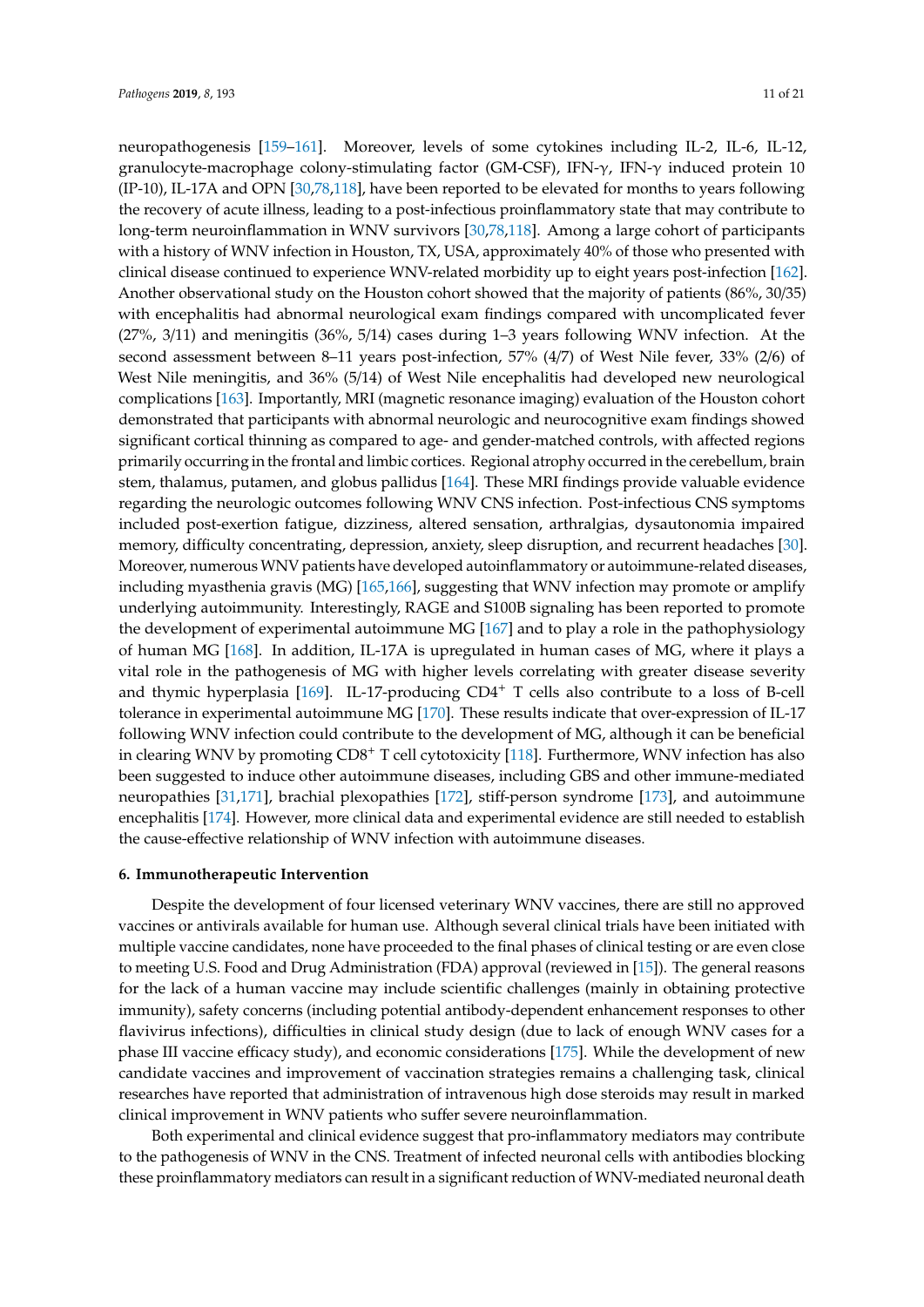in vitro [\[160,](#page-20-19)[161\]](#page-20-18). Accumulating clinical evidence also strongly suggests that a prolonged post-infection inflammatory state may promote persistent and recurrent symptoms, delayed neurological deficits, and de novo autoimmune disorders, and amplify preexisting autoimmune diseases long after clearance of the virus. At present, no specific therapy has been approved for human use against these post-infectious CNS symptoms. However, an in-depth understanding of the immune-mediated post-infectious pathogenesis of WNV infection has direct therapeutic implications and treatment strategies that suppress this pathogenic immune cascade may prove particularly beneficial. Indeed, in several case series administration of high dose steroids has been documented to improve the outcomes of patients with WNV neuroinvasive disease. In 14 patients with acute WNV meningoencephalitis, intravenous dexamethasone injection was suggested to play a critical role in shortening the acute phase of WNV disease and hastening patient recovery [\[176\]](#page-21-14). In addition, high-dose steroids were also used to successfully treat a patient with WNV-associated acute flaccid paralysis and autoimmune encephalitis [\[174](#page-21-12)[,177\]](#page-21-15). Two patients with acute flaccid paralysis and brainstem involvement, including progressive seventh nerve palsies, showed clear improvement in brainstem symptoms and facial paralysis within 24 h of treatment with high-dose intravenous methylprednisolone [\[25\]](#page-14-0). A recent report of a 'Lazarus-like effect' of high dose corticosteroids in a semi-comatose woman with WNV encephalitis highlights the success of this therapeutic approach [\[178\]](#page-21-16). Although the use of steroids in patients with WNV neuroinvasive disease seems counterintuitive, with concern that immunosuppressive effects may promote viremia and worsen outcome, the evidence is compelling that WNV is rapidly cleared by immune responses in immunocompetent patients [\[179\]](#page-21-17). Additional evidence that immunosuppression does not worsen outcome comes from large scale trials in dengue, a related flavivirus. A comprehensive review that included 13 studies enrolling 1293 participants on the effectiveness of corticosteroids in the treatment of dengue, found no evidence that administration of high doses of oral or intravenous corticosteroids promoted viremia [\[180\]](#page-21-18). Rather, therapeutic benefit was seen in multiple studies that used intravenous delivery of high doses and multiple doses of steroids. In contrast, studies without the administration of repeated high doses of steroids showed limited or no beneficial effect. Such clinical observations provide a compelling argument for the use of high dose steroids and possibly other immunosuppressive drugs in the treatment of WNV infection. The clinical experience warrants appropriate large-scale clinical trials to confirm the therapeutic benefit of corticosteroids and other immunosuppressive drugs in the treatment of WNV disease. This is particularly pertinent in light of the fact that there has been no successful development or marketing of a human WNV vaccine.

#### **7. Concluding Remarks**

WNV has become a major global health concern in the past 20 years and its geographic range now includes six of seven continents. Basic and clinical research has made great progress in understanding WNV biology, transmission, host immune responses, neuroinvasion, and immunopathogenesis. However, no specific therapy or vaccine has been approved for human use and supportive care remains the standard. Merging the current knowledge of post-infectious immune-mediated pathogenesis is critical to navigating therapeutic implications and treatment strategies that control this immunological cascade have already proven beneficial in clinical patient management. Appropriate clinical trials to confirm this therapeutic benefit are needed. Notwithstanding, future research must still be directed at further understanding of the pathogenesis of WNV infection, both in animal models and humans, that will aid in the development of novel and effective therapeutics and vaccine candidates.

**Author Contributions:** Writing—original draft preparation, F.B.; E.A.T.; P.J.S.V. and A.A.L.; writing—review and editing, F.B.; E.A.T.; P.J.S.V. and A.A.L.

**Funding:** This project was funded in part by the American Heart Association (AHA) under Award Number 17AIREA33671273 and the National Institute of Allergy and Infectious Diseases of the National Institutes of Health under Award Number R15AI135893 to F.B. P.J.S.V. was supported by West Nile Research Fund administered by The Wilson Research Foundation, Jackson, MS.

**Conflicts of Interest:** The authors declare no conflict of interest.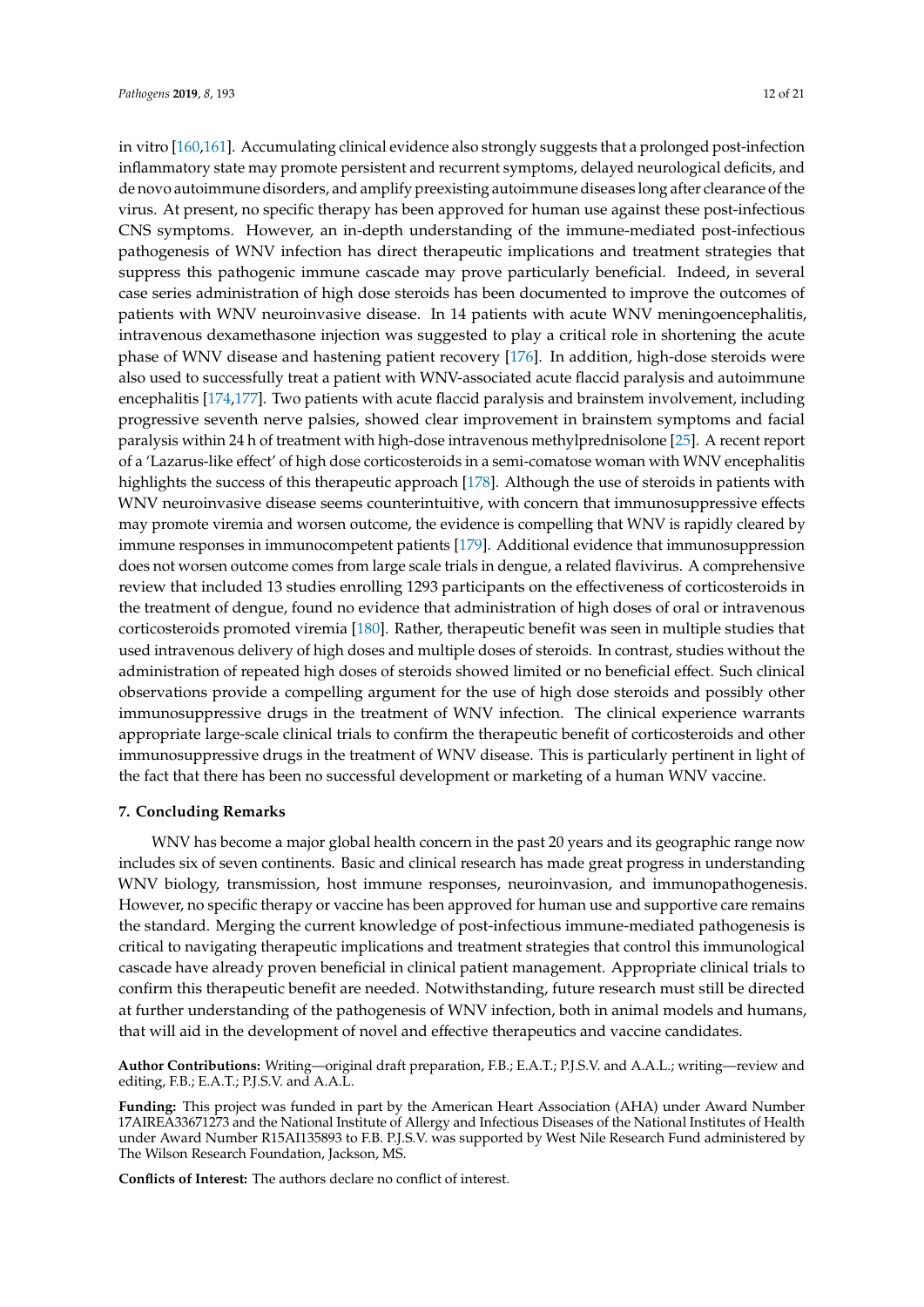#### **References**

- <span id="page-13-0"></span>1. Martin-Acebes, M.A.; Saiz, J.C. West Nile virus: A re-emerging pathogen revisited. *World J. Virol.* **2012**, *1*, 51–70. [\[CrossRef\]](http://dx.doi.org/10.5501/wjv.v1.i2.51)
- 2. Hackett, B.A.; Cherry, S. Flavivirus internalization is regulated by a size-dependent endocytic pathway. *Proc. Natl. Acad. Sci. USA* **2018**, *115*, 4246–4251. [\[CrossRef\]](http://dx.doi.org/10.1073/pnas.1720032115)
- <span id="page-13-1"></span>3. Ng, W.C.; Soto-Acosta, R.; Bradrick, S.S.; Garcia-Blanco, M.A.; Ooi, E.E. The 5' and 3' Untranslated Regions of the Flaviviral Genome. *Viruses* **2017**, *9*, 137. [\[CrossRef\]](http://dx.doi.org/10.3390/v9060137)
- <span id="page-13-2"></span>4. Zhang, Y.; Gao, W.; Li, J.; Wu, W.; Jiu, Y. The Role of Host Cytoskeleton in Flavivirus Infection. *Virol. Sin.* **2019**, *34*, 30–41. [\[CrossRef\]](http://dx.doi.org/10.1007/s12250-019-00086-4)
- <span id="page-13-3"></span>5. Mazeaud, C.; Freppel, W.; Chatel-Chaix, L. The Multiples Fates of the Flavivirus RNA Genome During Pathogenesis. *Front. Genet.* **2018**, *9*, 595. [\[CrossRef\]](http://dx.doi.org/10.3389/fgene.2018.00595)
- <span id="page-13-4"></span>6. EFirth, A.; Atkins, J.F. A conserved predicted pseudoknot in the NS2A-encoding sequence of West Nile and Japanese encephalitis flaviviruses suggests NS1' may derive from ribosomal frameshifting. *Virol. J.* **2009**, *6*, 14. [\[CrossRef\]](http://dx.doi.org/10.1186/1743-422X-6-14)
- <span id="page-13-5"></span>7. Young, L.B.; Melian, E.B.; Setoh, Y.X.; Young, P.R.; Khromykh, A.A. Last 20 aa of the West Nile virus NS1<sup>0</sup> protein are responsible for its retention in cells and the formation of unique heat-stable dimers. *J. Gen. Virol.* **2015**, *96*, 1042–1054. [\[CrossRef\]](http://dx.doi.org/10.1099/vir.0.000053)
- <span id="page-13-6"></span>8. Colpitts, T.M.; Conway, M.J.; Montgomery, R.R.; Fikrig, E. West Nile Virus: Biology, Transmission, and Human Infection. *Clin. Microbiol. Rev.* **2012**, *25*, 635–648. [\[CrossRef\]](http://dx.doi.org/10.1128/CMR.00045-12)
- <span id="page-13-7"></span>9. Spigland, I.; Jasinska-Klingberg, W.; Hofshi, E.; Goldblum, N. Clinical and laboratory observations in an outbreak of West Nile fever in Israel in 1957. *Harefuah* **1958**, *54*, 275–280.
- <span id="page-13-8"></span>10. Weinberger, M.; Pitlik, S.D.; Gandacu, D.; Lang, R.; Nassar, F.; Ben David, D.; Rubinstein, E.; Izthaki, A.; Mishal, J.; Kitzes, R.; et al. West Nile fever outbreak, Israel, 2000: Epidemiologic aspects. *Emerg. Infect. Dis.* **2001**, *7*, 686–691. [\[CrossRef\]](http://dx.doi.org/10.3201/eid0704.017416)
- <span id="page-13-9"></span>11. Campbell, G.L.; Marfin, A.A.; Lanciotti, R.S.; Gubler, D.J. West Nile virus. *Lancet Infect. Dis.* **2002**, *2*, 519–529. [\[CrossRef\]](http://dx.doi.org/10.1016/S1473-3099(02)00368-7)
- <span id="page-13-10"></span>12. Mostashari, F.; Fine, A.; O'Leary, D.; Huang, A.; Sherman, M.; Wong, S.; Campbell, G.L.; Shieh, W.-J.; Smith, P.; Greenberg, A.; et al. The Outbreak of West Nile Virus Infection in the New York City Area in 1999. *N. Engl. J. Med.* **2001**, *344*, 1807–1814.
- <span id="page-13-11"></span>13. Chancey, C.; Grinev, A.; Volkova, E.; Rios, M. The Global Ecology and Epidemiology of West Nile Virus. *Biomed Res. Int.* **2015**, *2015*, 1–20. [\[CrossRef\]](http://dx.doi.org/10.1155/2015/376230)
- <span id="page-13-12"></span>14. Kramer, L.D.; Li, J.; Shi, P.Y. West Nile virus. *Lancet. Neurol.* **2007**, *6*, 171–181. [\[CrossRef\]](http://dx.doi.org/10.1016/S1474-4422(07)70030-3)
- <span id="page-13-13"></span>15. Kaiser, J.A.; Barrett, A.D. Twenty Years of Progress toward West Nile Virus Vaccine Development. *Viruses* **2019**, *11*, 823. [\[CrossRef\]](http://dx.doi.org/10.3390/v11090823)
- <span id="page-13-14"></span>16. CDC. West Nile Virus. Available online: https://www.cdc.gov/westnile/[healthcareproviders](https://www.cdc.gov/westnile/healthcareproviders/healthcareproviders-diagnostic.html)/ [healthcareproviders-diagnostic.html](https://www.cdc.gov/westnile/healthcareproviders/healthcareproviders-diagnostic.html) (accessed on 10 December 2018).
- <span id="page-13-15"></span>17. Martinovic, V.; Kisic-Tepavcevic, D.; Kacar, A.; Mesaros, S.; Pekmezovic, T.; Drulovic, J. Longitudinally extensive transverse myelitis in a patient infected with West Nile virus. *Mult. Scler. Relat. Disord.* **2019**, *32*, 19–22. [\[CrossRef\]](http://dx.doi.org/10.1016/j.msard.2019.04.007)
- <span id="page-13-16"></span>18. Pradhan, S.; Anand, S.; Choudhury, S.S. Cognitive behavioural impairment with irreversible sensorineural deafness as a complication of West Nile encephalitis. *J. Neurovirol.* **2019**, *25*, 429–433. [\[CrossRef\]](http://dx.doi.org/10.1007/s13365-019-00733-2)
- <span id="page-13-17"></span>19. Burdmann, E.A. Flaviviruses and Kidney Diseases. *Adv. Chronic Kidney Dis.* **2019**, *26*, 198–206. [\[CrossRef\]](http://dx.doi.org/10.1053/j.ackd.2019.01.002)
- <span id="page-13-18"></span>20. Conetta, R.; Teixeira, A.A.; Waldman, G.; Sampson, B.A.; Asnis, D.S. The West Nile Virus Outbreak of 1999 in New York: The Flushing Hospital Experience. *Clin. Infect. Dis.* **2000**, *30*, 413–418.
- <span id="page-13-19"></span>21. Sampson, B.A.; Ambrosi, C.; Charlot, A.; Reiber, K.; Veress, J.F.; Armbrustmacher, V. The pathology of human West Nile virus infection. *Hum. Pathol.* **2000**, *31*, 527–531. [\[CrossRef\]](http://dx.doi.org/10.1053/hp.2000.8047)
- <span id="page-13-20"></span>22. Leis, A.A.; Polk, J.L.; Dostrow, V.; Winkelmann, M.; Stokic, D.S. A Poliomyelitis-like Syndrome from West Nile Virus Infection. *N. Engl. J. Med.* **2002**, *347*, 1279–1280. [\[CrossRef\]](http://dx.doi.org/10.1056/NEJM2002c021587)
- 23. Li, J.; Loeb, J.A.; Shy, M.E.; Shah, A.K.; Tselis, A.C.; Kupski, W.J.; Lewis, R.A. Asymmetric flaccid paralysis: A neuromuscular presentation of West Nile virus infection. *Ann. Neurol.* **2003**, *53*, 703–710. [\[CrossRef\]](http://dx.doi.org/10.1002/ana.10575)
- <span id="page-13-21"></span>24. Jeha, L.E.; Sila, C.A.; Lederman, R.J.; Prayson, R.A.; Isada, C.M.; Gordon, S.M. West Nile virus infection: A new acute paralytic illness. *Neurology* **2003**, *61*, 55–59. [\[CrossRef\]](http://dx.doi.org/10.1212/01.WNL.0000073617.08185.0A)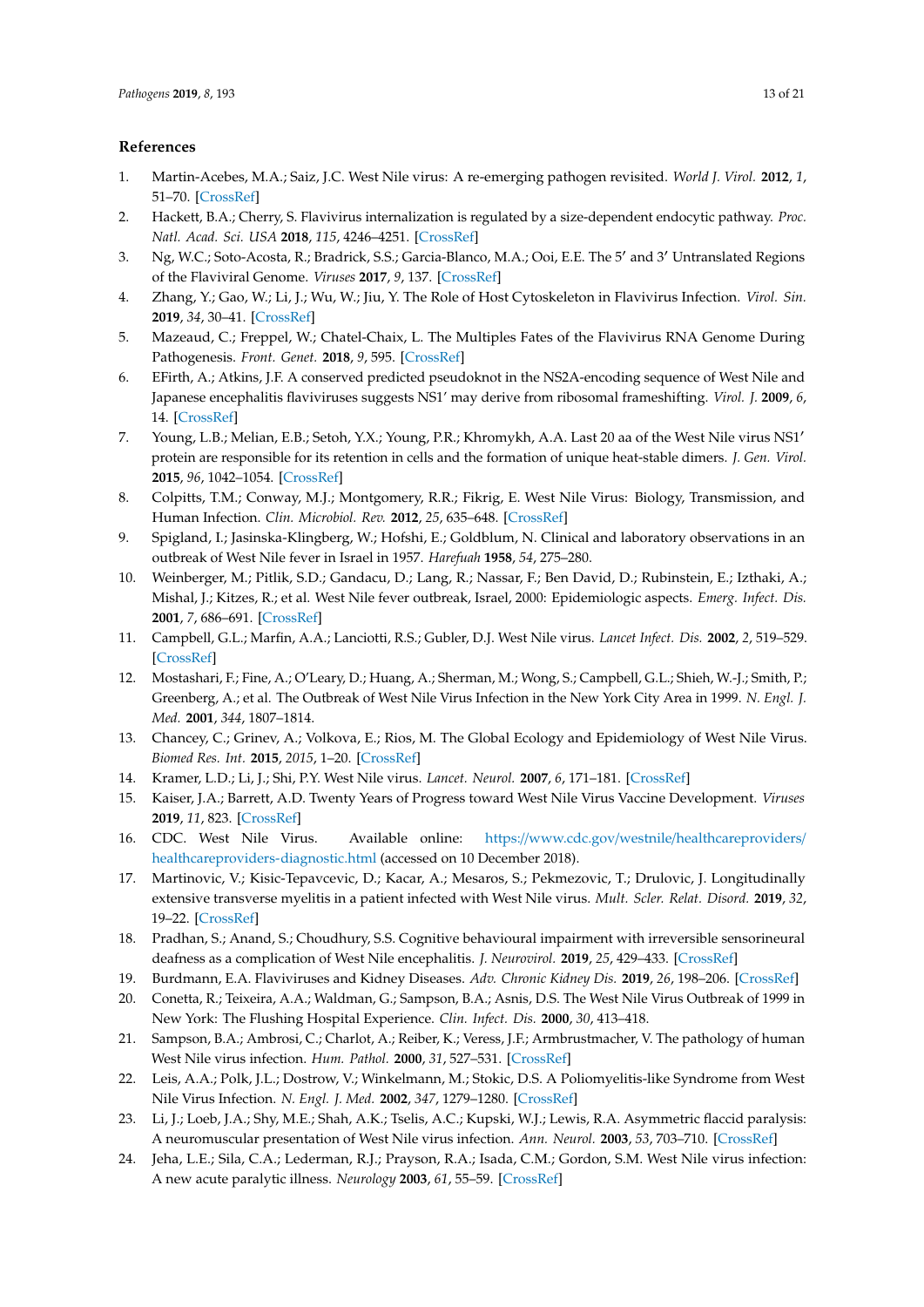- <span id="page-14-0"></span>25. Leis, A.A.; Stokic, D.S. Neuromuscular Manifestations of West Nile Virus Infection. *Front. Neurol.* **2012**, *3*, 37. [\[CrossRef\]](http://dx.doi.org/10.3389/fneur.2012.00037)
- <span id="page-14-1"></span>26. Leis, A.A.; Stokic, D.S.; Webb, R.M.; Slavinski, S.A.; Fratkin, J. Clinical spectrum of muscle weakness in human West Nile virus infection. *Muscle Nerve* **2003**, *28*, 302–308. [\[CrossRef\]](http://dx.doi.org/10.1002/mus.10440)
- <span id="page-14-2"></span>27. Sejvar, J.J.; Leis, A.A.; Stokic, D.S.; Van Gerpen, J.A.; Marfin, A.A.; Webb, R.; Haddad, M.B.; Tierney, B.C.; Slavinski, S.A.; Polk, J.L.; et al. Acute Flaccid Paralysis and West Nile Virus Infection. *Emerg. Infect. Dis.* **2003**, *9*, 788–793. [\[CrossRef\]](http://dx.doi.org/10.3201/eid0907.030129)
- <span id="page-14-3"></span>28. Johnstone, J.; Hanna, S.E.; Nicolle, L.E.; Drebot, M.A.; Neupane, B.; Mahony, J.B.; Loeb, M.B. Prognosis of West Nile virus associated acute flaccid paralysis: A case series. *J. Med. Case Rep.* **2011**, *5*, 395. [\[CrossRef\]](http://dx.doi.org/10.1186/1752-1947-5-395)
- <span id="page-14-4"></span>29. Fratkin, J.D.; Leis, A.A.; Stokic, D.S.; Slavinski, S.A.; Geiss, R.W. Spinal cord neuropathology in human West Nile virus infection. *Arch. Pathol. Lab. Med.* **2004**, *128*, 533–537.
- <span id="page-14-5"></span>30. Garcia, M.N.; Hause, A.M.; Walker, C.M.; Orange, J.S.; Hasbun, R.; Murray, K.O. Evaluation of Prolonged Fatigue Post–West Nile Virus Infection and Association of Fatigue with Elevated Antiviral and Proinflammatory Cytokines. *Viral Immunol.* **2014**, *27*, 327–333. [\[CrossRef\]](http://dx.doi.org/10.1089/vim.2014.0035)
- <span id="page-14-6"></span>31. Pepperell, C.; Rau, N.; Krajden, S.; Kern, R.; Humar, A.; Mederski, B.; Simor, A.; Low, D.E.; McGeer, A.; Mazzulli, T.; et al. West Nile virus infection in 2002: Morbidity and mortality among patients admitted to hospital in southcentral Ontario. *Can. Med. Assoc. J.* **2003**, *168*, 1399–1405.
- <span id="page-14-7"></span>32. Lindsey, N.P.; Sejvar, J.J.; Bode, A.V.; Pape, W.J.; Campbell, G.L. Delayed Mortality in a Cohort of Persons Hospitalized with West Nile Virus Disease in Colorado in 2003. *Vector Borne Zoonotic Dis.* **2012**, *12*, 230–235. [\[CrossRef\]](http://dx.doi.org/10.1089/vbz.2011.0721) [\[PubMed\]](http://www.ncbi.nlm.nih.gov/pubmed/22022816)
- <span id="page-14-8"></span>33. Wang, H.; Siddharthan, V.; Hall, J.O.; Morrey, J.D. Autonomic Nervous Dysfunction in Hamsters Infected with West Nile Virus. *PLoS ONE* **2011**, *6*, e19575. [\[CrossRef\]](http://dx.doi.org/10.1371/journal.pone.0019575) [\[PubMed\]](http://www.ncbi.nlm.nih.gov/pubmed/21573009)
- <span id="page-14-9"></span>34. Morrey, J.D.; Siddharthan, V.; Wang, H.; Hall, J.O.; Motter, N.E.; Skinner, R.D.; Skirpstunas, R.T. Neurological suppression of diaphragm electromyographs in hamsters infected with West Nile virus. *J. Neurovirol.* **2010**, *16*, 318–329. [\[CrossRef\]](http://dx.doi.org/10.3109/13550284.2010.501847) [\[PubMed\]](http://www.ncbi.nlm.nih.gov/pubmed/20632796)
- <span id="page-14-10"></span>35. Zukor, K.; Wang, H.; Hurst, B.L.; Siddharthan, V.; Van Wettere, A.; Pilowsky, P.M.; Morrey, J.D. Phrenic nerve deficits and neurological immunopathology associated with acute West Nile virus infection in mice and hamsters. *J. Neurovirol.* **2017**, *23*, 186–204. [\[CrossRef\]](http://dx.doi.org/10.1007/s13365-016-0488-6) [\[PubMed\]](http://www.ncbi.nlm.nih.gov/pubmed/27761801)
- <span id="page-14-11"></span>36. Budhram, A.; Sharma, M.; Shettar, B.; Hosseini-Moghaddam, S.M.; Khaw, A.V. Sensory and autonomic involvement in West Nile virus-associated acute flaccid paralysis. *Neurol. Clin. Pract.* **2017**, *7*, 394–397. [\[CrossRef\]](http://dx.doi.org/10.1212/CPJ.0000000000000373)
- <span id="page-14-12"></span>37. Town, T.; Jeng, D.; Alexopoulou, L.; Tan, J.; Flavell, R.A. Microglia recognize double-stranded RNA via TLR3. *J. Immunol.* **2006**, *176*, 3804–3812. [\[CrossRef\]](http://dx.doi.org/10.4049/jimmunol.176.6.3804)
- <span id="page-14-13"></span>38. Daffis, S.; Samuel, M.A.; Suthar, M.S.; Gale, M.; Diamond, M.S. Toll-Like Receptor 3 Has a Protective Role against West Nile Virus Infection. *J. Virol.* **2008**, *82*, 10349–10358. [\[CrossRef\]](http://dx.doi.org/10.1128/JVI.00935-08)
- <span id="page-14-19"></span>39. Scholle, F.; Mason, P.W. West Nile virus replication interferes with both poly(I:C)-induced interferon gene transcription and response to interferon treatment. *Virology* **2005**, *342*, 77–87. [\[CrossRef\]](http://dx.doi.org/10.1016/j.virol.2005.07.021)
- <span id="page-14-14"></span>40. Wang, T.; Town, T.; Alexopoulou, L.; Anderson, J.F.; Fikrig, E.; Flavell, R.A. Toll-like receptor 3 mediates West Nile virus entry into the brain causing lethal encephalitis. *Nat. Med.* **2004**, *10*, 1366–1373. [\[CrossRef\]](http://dx.doi.org/10.1038/nm1140)
- <span id="page-14-15"></span>41. Town, T.; Bai, F.; Wang, T.; Kaplan, A.T.; Qian, F.; Montgomery, R.R.; Anderson, J.F.; Flavell, R.A.; Fikrig, E. Toll-like receptor 7 mitigates lethal West Nile encephalitis via interleukin 23-dependent immune cell infiltration and homing. *Immunity* **2009**, *30*, 242–253. [\[CrossRef\]](http://dx.doi.org/10.1016/j.immuni.2008.11.012)
- <span id="page-14-16"></span>42. Liu, J.; Xu, C.; Hsu, L.C.; Luo, Y.; Xiang, R.; Chuang, T.H. A five-amino-acid motif in the undefined region of the TLR8 ectodomain is required for species-specific ligand recognition. *Mol. Immunol.* **2010**, *47*, 1083–1090. [\[CrossRef\]](http://dx.doi.org/10.1016/j.molimm.2009.11.003) [\[PubMed\]](http://www.ncbi.nlm.nih.gov/pubmed/20004021)
- <span id="page-14-17"></span>43. Paul, A.M.; Acharya, D.; Le, L.; Wang, P.; Stokic, D.S.; Leis, A.A.; Alexopoulou, L.; Town, T.; Flavell, R.A.; Fikrig, E.; et al. TLR8 Couples SOCS-1 and Restrains TLR7-Mediated Antiviral Immunity, Exacerbating West Nile Virus Infection in Mice. *J. Immunol.* **2016**, *197*, 4425–4435. [\[CrossRef\]](http://dx.doi.org/10.4049/jimmunol.1600902) [\[PubMed\]](http://www.ncbi.nlm.nih.gov/pubmed/27798161)
- <span id="page-14-18"></span>44. Kato, H.; Takeuchi, O.; Mikamo-Satoh, E.; Hirai, R.; Kawai, T.; Matsushita, K.; Hiiragi, A.; Dermody, T.S.; Fujita, T.; Akira, S. Length-dependent recognition of double-stranded ribonucleic acids by retinoic acid–inducible gene-I and melanoma differentiation–associated gene 5. *J. Exp. Med.* **2008**, *205*, 1601–1610. [\[CrossRef\]](http://dx.doi.org/10.1084/jem.20080091) [\[PubMed\]](http://www.ncbi.nlm.nih.gov/pubmed/18591409)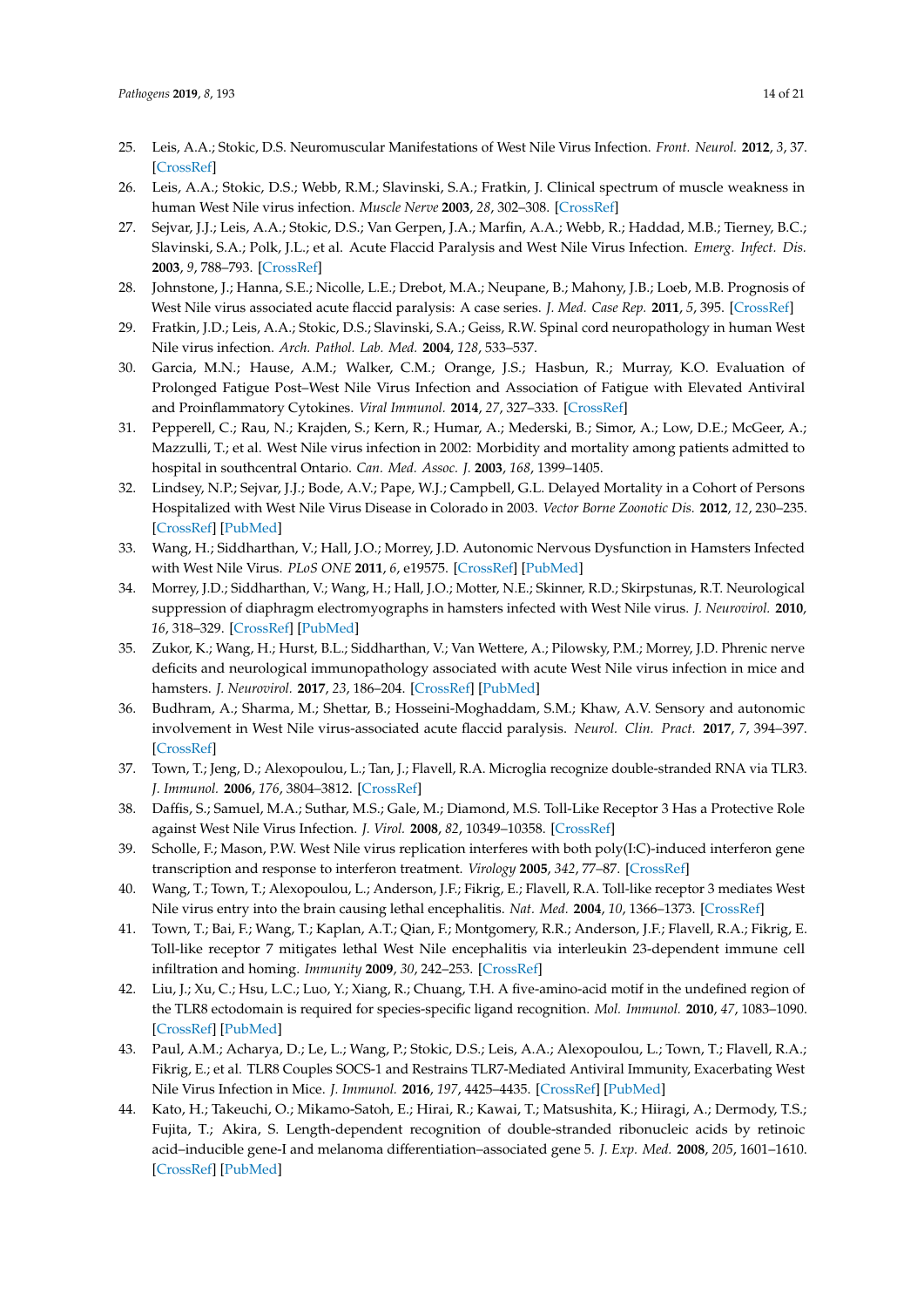- <span id="page-15-0"></span>45. Kato, H.; Takeuchi, O.; Sato, S.; Yoneyama, M.; Yamamoto, M.; Matsui, K.; Uematsu, S.; Jung, A.; Kawai, T.; Ishii, K.J.; et al. Differential roles of MDA5 and RIG-I helicases in the recognition of RNA viruses. *Nature* **2006**, *441*, 101–105. [\[CrossRef\]](http://dx.doi.org/10.1038/nature04734)
- <span id="page-15-1"></span>46. Takahasi, K.; Kumeta, H.; Tsuduki, N.; Narita, R.; Shigemoto, T.; Hirai, R.; Yoneyama, M.; Horiuchi, M.; Ogura, K.; Fujita, T.; et al. Solution structures of cytosolic RNA sensor MDA5 and LGP2 C-terminal domains: Identification of the RNA recognition loop in RIG-I-like receptors. *J. Biol. Chem.* **2009**, *284*, 17465–17474. [\[CrossRef\]](http://dx.doi.org/10.1074/jbc.M109.007179)
- <span id="page-15-2"></span>47. Bruns, A.M.; Leser, G.P.; Lamb, R.A.; Horvath, C.M. The innate immune sensor LGP2 activates antiviral signaling by regulating MDA5-RNA interaction and filament assembly. *Mol. Cell* **2014**, *55*, 771–781. [\[CrossRef\]](http://dx.doi.org/10.1016/j.molcel.2014.07.003)
- 48. Komuro, A.; Horvath, C.M. RNA- and Virus-Independent Inhibition of Antiviral Signaling by RNA Helicase LGP2. *J. Virol.* **2006**, *80*, 12332–12342. [\[CrossRef\]](http://dx.doi.org/10.1128/JVI.01325-06)
- 49. Rothenfusser, S.; Goutagny, N.; DiPerna, G.; Gong, M.; Monks, B.G.; Schoenemeyer, A.; Yamamoto, M.; Akira, S.; Fitzgerald, K.A. The RNA Helicase Lgp2 Inhibits TLR-Independent Sensing of Viral Replication by Retinoic Acid-Inducible Gene-I. *J. Immunol.* **2005**, *175*, 5260–5268. [\[CrossRef\]](http://dx.doi.org/10.4049/jimmunol.175.8.5260)
- 50. Saito, T.; Hirai, R.; Loo, Y.M.; Owen, D.; Johnson, C.L.; Sinha, S.C.; Akira, S.; Fujita, T.; Gale, M., Jr. Regulation of innate antiviral defenses through a shared repressor domain in RIG-I and LGP2. *Proc. Natl. Acad. Sci. USA* **2007**, *104*, 582–587. [\[CrossRef\]](http://dx.doi.org/10.1073/pnas.0606699104)
- 51. Satoh, T.; Kato, H.; Kumagai, Y.; Yoneyama, M.; Sato, S.; Matsushita, K.; Tsujimura, T.; Fujita, T.; Akira, S.; Takeuchi, O. LGP2 is a positive regulator of RIG-I- and MDA5-mediated antiviral responses. *Proc. Natl. Acad. Sci. USA* **2010**, *107*, 1512–1517. [\[CrossRef\]](http://dx.doi.org/10.1073/pnas.0912986107)
- <span id="page-15-3"></span>52. Venkataraman, T.; Valdes, M.; Elsby, R.; Kakuta, S.; Caceres, G.; Saijo, S.; Iwakura, Y.; Barber, G.N. Loss of DExD/H Box RNA Helicase LGP2 Manifests Disparate Antiviral Responses. *J. Immunol.* **2007**, *178*, 6444–6455. [\[CrossRef\]](http://dx.doi.org/10.4049/jimmunol.178.10.6444) [\[PubMed\]](http://www.ncbi.nlm.nih.gov/pubmed/17475874)
- <span id="page-15-4"></span>53. Suthar, M.S.; Ramos, H.J.; Brassil, M.M.; Netland, J.; Chappell, C.P.; Blahnik, G.; McMillan, A.; Diamond, M.S.; Clark, E.A.; Bevan, M.J.; et al. The RIG-I-like receptor LGP2 controls CD8(+) T cell survival and fitness. *Immunity* **2012**, *37*, 235–248. [\[CrossRef\]](http://dx.doi.org/10.1016/j.immuni.2012.07.004) [\[PubMed\]](http://www.ncbi.nlm.nih.gov/pubmed/22841161)
- <span id="page-15-5"></span>54. Samuel, M.A.; Diamond, M.S. Alpha/Beta Interferon Protects against Lethal West Nile Virus Infection by Restricting Cellular Tropism and Enhancing Neuronal Survival. *J. Virol.* **2005**, *79*, 13350–13361. [\[CrossRef\]](http://dx.doi.org/10.1128/JVI.79.21.13350-13361.2005) [\[PubMed\]](http://www.ncbi.nlm.nih.gov/pubmed/16227257)
- <span id="page-15-6"></span>55. Liu, W.J.; Wang, X.J.; Clark, D.C.; Lobigs, M.; Hall, R.A.; Khromykh, A.A. A Single Amino Acid Substitution in the West Nile Virus Nonstructural Protein NS2A Disables Its Ability To Inhibit Alpha/Beta Interferon Induction and Attenuates Virus Virulence in Mice. *J. Virol.* **2006**, *80*, 2396–2404. [\[CrossRef\]](http://dx.doi.org/10.1128/JVI.80.5.2396-2404.2006) [\[PubMed\]](http://www.ncbi.nlm.nih.gov/pubmed/16474146)
- 56. Wilson, J.R.; de Sessions, P.F.; Leon, M.A.; Scholle, F. West Nile virus nonstructural protein 1 inhibits TLR3 signal transduction. *J. Virol.* **2008**, *82*, 8262–8271. [\[CrossRef\]](http://dx.doi.org/10.1128/JVI.00226-08)
- 57. Fredericksen, B.L.; Gale, M. West Nile Virus Evades Activation of Interferon Regulatory Factor 3 through RIG-I-Dependent and -Independent Pathways without Antagonizing Host Defense Signaling. *J. Virol.* **2006**, *80*, 2913–2923. [\[CrossRef\]](http://dx.doi.org/10.1128/JVI.80.6.2913-2923.2006)
- 58. Guo, J.-T.; Hayashi, J.; Seeger, C. West Nile Virus Inhibits the Signal Transduction Pathway of Alpha Interferon. *J. Virol.* **2005**, *79*, 1343–1350. [\[CrossRef\]](http://dx.doi.org/10.1128/JVI.79.3.1343-1350.2005)
- <span id="page-15-7"></span>59. Muñoz-Jordán, J.L.; Laurent-Rolle, M.; Ashour, J.; Martínez-Sobrido, L.; Ashok, M.; Lipkin, W.I.; Garcia-Sastre, A. Inhibition of Alpha/Beta Interferon Signaling by the NS4B Protein of Flaviviruses. *J. Virol.* **2005**, *79*, 8004–8013. [\[CrossRef\]](http://dx.doi.org/10.1128/JVI.79.13.8004-8013.2005)
- <span id="page-15-8"></span>60. Liu, W.J.; Chen, H.B.; Wang, X.J.; Huang, H.; Khromykh, A.A. Analysis of Adaptive Mutations in Kunjin Virus Replicon RNA Reveals a Novel Role for the Flavivirus Nonstructural Protein NS2A in Inhibition of Beta Interferon Promoter-Driven Transcription. *J. Virol.* **2004**, *78*, 12225–12235. [\[CrossRef\]](http://dx.doi.org/10.1128/JVI.78.22.12225-12235.2004)
- 61. Setoh, Y.X.; Periasamy, P.; Peng, N.Y.G.; Amarilla, A.A.; Slonchak, A.; Khromykh, A.A. Helicase Domain of West Nile Virus NS3 Protein Plays a Role in Inhibition of Type I Interferon Signalling. *Viruses* **2017**, *9*, 326. [\[CrossRef\]](http://dx.doi.org/10.3390/v9110326)
- 62. Ambrose, R.L.; Mackenzie, J.M. West Nile virus differentially modulates the unfolded protein response to facilitate replication and immune evasion. *J. Virol.* **2011**, *85*, 2723–2732. [\[CrossRef\]](http://dx.doi.org/10.1128/JVI.02050-10) [\[PubMed\]](http://www.ncbi.nlm.nih.gov/pubmed/21191014)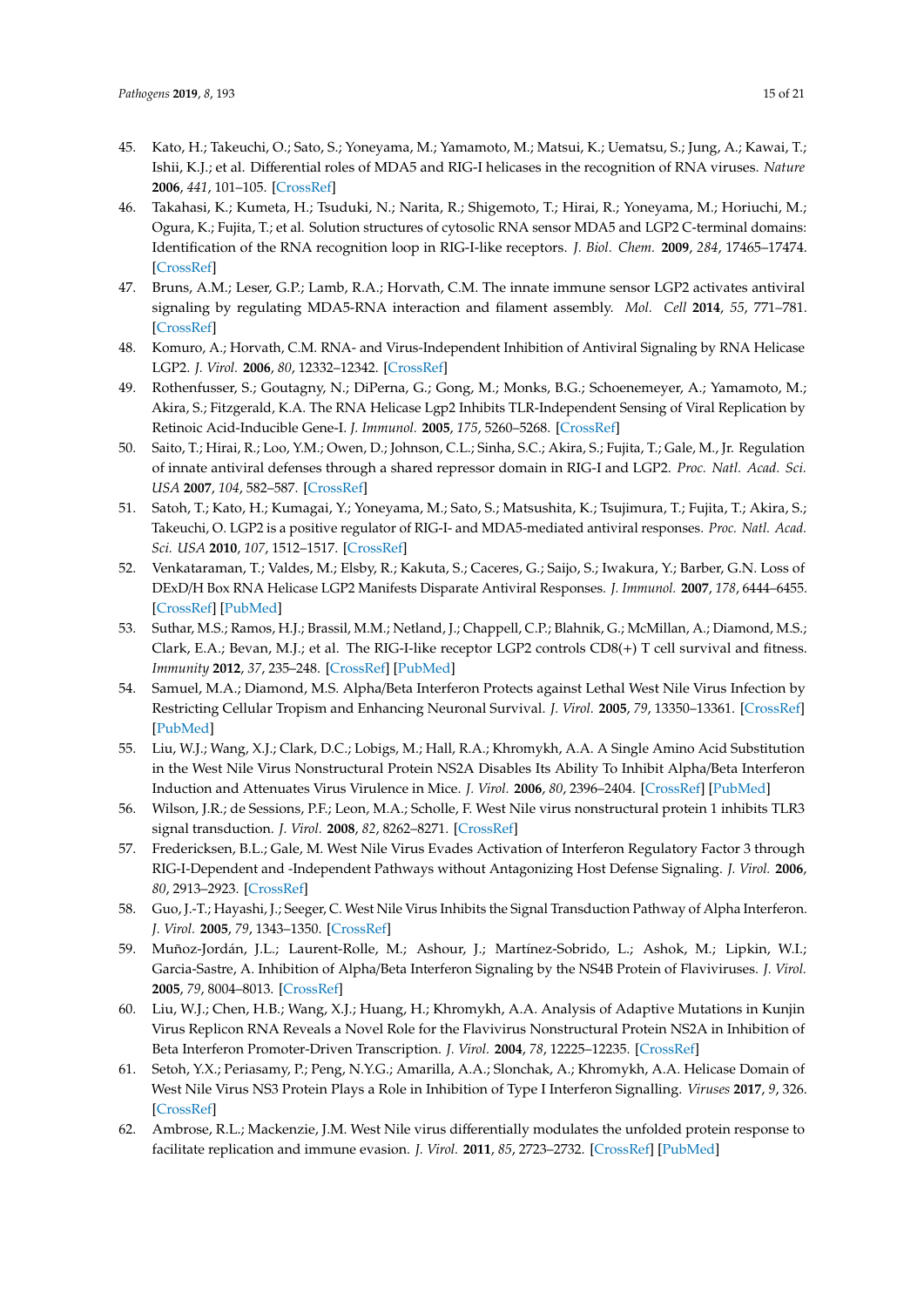- <span id="page-16-0"></span>63. Laurent-Rolle, M.; Boer, E.F.; Lubick, K.J.; Wolfinbarger, J.B.; Carmody, A.B.; Rockx, B.; Liu, W.; Ashour, J.; Shupert, W.L.; Holbrook, M.R.; et al. The NS5 Protein of the Virulent West Nile Virus NY99 Strain Is a Potent Antagonist of Type I Interferon-Mediated JAK-STAT Signaling. *J. Virol.* **2010**, *84*, 3503–3515. [\[CrossRef\]](http://dx.doi.org/10.1128/JVI.01161-09) [\[PubMed\]](http://www.ncbi.nlm.nih.gov/pubmed/20106931)
- <span id="page-16-1"></span>64. Chan-Tack, K.M.; Forrest, G. Failure of interferon alpha-2b in a patient with West Nile virus meningoencephalitis and acute flaccid paralysis. *Scand. J. Infect. Dis.* **2005**, *37*, 944–946. [\[CrossRef\]](http://dx.doi.org/10.1080/00365540500262690) [\[PubMed\]](http://www.ncbi.nlm.nih.gov/pubmed/16308241)
- <span id="page-16-2"></span>65. Davison, A.M.; King, N.J. Accelerated dendritic cell differentiation from migrating Ly6C(lo) bone marrow monocytes in early dermal West Nile virus infection. *J. Immunol.* **2011**, *186*, 2382–2396. [\[CrossRef\]](http://dx.doi.org/10.4049/jimmunol.1002682)
- <span id="page-16-3"></span>66. Kovats, S.; Turner, S.; Simmons, A.; Powe, T.; Chakravarty, E.; Alberola-Ila, J. West Nile virus-infected human dendritic cells fail to fully activate invariant natural killer T cells. *Clin. Exp. Immunol.* **2016**, *186*, 214–226. [\[CrossRef\]](http://dx.doi.org/10.1111/cei.12850)
- <span id="page-16-5"></span>67. Qian, F.; Wang, X.; Zhang, L.; Lin, A.; Zhao, H.; Fikrig, E.; Montgomery, R.R. Impaired Interferon Signaling in Dendritic Cells From Older Donors Infected In Vitro With West Nile Virus. *J. Infect. Dis.* **2011**, *203*, 1415–1424. [\[CrossRef\]](http://dx.doi.org/10.1093/infdis/jir048)
- 68. Martina, B.E.; Koraka, P.; van den Doel, P.; Rimmelzwaan, G.F.; Haagmans, B.L.; Osterhaus, A.D. DC-SIGN enhances infection of cells with glycosylated West Nile virus in vitro and virus replication in human dendritic cells induces production of IFN-alpha and TNF-alpha. *Virus Res.* **2008**, *135*, 64–71. [\[CrossRef\]](http://dx.doi.org/10.1016/j.virusres.2008.02.008)
- <span id="page-16-4"></span>69. Silva, M.C.; Guerrero-Plata, A.; Gilfoy, F.D.; Garofalo, R.P.; Mason, P.W. Differential Activation of Human Monocyte-Derived and Plasmacytoid Dendritic Cells by West Nile Virus Generated in Different Host Cells. *J. Virol.* **2007**, *81*, 13640–13648. [\[CrossRef\]](http://dx.doi.org/10.1128/JVI.00857-07)
- <span id="page-16-6"></span>70. Schmid, E.T.; Pang, I.K.; Silva, E.A.C.; Bosurgi, L.; Miner, J.J.; Diamond, M.S.; Iwasaki, A.; Rothlin, C.V. AXL receptor tyrosine kinase is required for T cell priming and antiviral immunity. *eLife* **2016**, *5*, e12414. [\[CrossRef\]](http://dx.doi.org/10.7554/eLife.12414)
- <span id="page-16-7"></span>71. Aarreberg, L.D.; Wilkins, C.; Ramos, H.J.; Green, R.; Davis, M.A.; Chow, K.; Gale, M., Jr. Interleukin-1beta Signaling in Dendritic Cells Induces Antiviral Interferon Responses. *mBio* **2018**, *9*, e00342-18. [\[CrossRef\]](http://dx.doi.org/10.1128/mBio.00342-18)
- 72. Chow, K.T.; Driscoll, C.; Loo, Y.M.; Knoll, M.; Gale, M., Jr. IRF5 regulates unique subset of genes in dendritic cells during West Nile virus infection. *J. Leukoc. Biol.* **2019**, *105*, 411–425. [\[CrossRef\]](http://dx.doi.org/10.1002/JLB.MA0318-136RRR) [\[PubMed\]](http://www.ncbi.nlm.nih.gov/pubmed/30457675)
- <span id="page-16-8"></span>73. Lazear, H.M.; Lancaster, A.; Wilkins, C.; Suthar, M.S.; Huang, A.; Vick, S.C.; Clepper, L.; Thackray, L.; Brassil, M.M.; Virgin, H.W.; et al. IRF-3, IRF-5, and IRF-7 coordinately regulate the type I IFN response in myeloid dendritic cells downstream of MAVS signaling. *PLoS Pathog.* **2013**, *9*, e1003118. [\[CrossRef\]](http://dx.doi.org/10.1371/annotation/4de7ddfd-52df-4f87-8ca4-d48afe646ca8)
- <span id="page-16-9"></span>74. Ben-Nathan, D.; Huitinga, I.; Lustig, S.; Van Rooijen, N.; Kobiler, D. West Nile virus neuroinvasion and encephalitis induced by macrophage depletion in mice. *Arch. Virol.* **1996**, *141*, 459–469. [\[CrossRef\]](http://dx.doi.org/10.1007/BF01718310) [\[PubMed\]](http://www.ncbi.nlm.nih.gov/pubmed/8645088)
- <span id="page-16-10"></span>75. Luo, H.; Winkelmann, E.R.; Zhu, S.; Ru, W.; Mays, E.; Silvas, J.A.; Vollmer, L.L.; Gao, J.; Peng, B.-H.; Bopp, N.E.; et al. Peli1 facilitates virus replication and promotes neuroinflammation during West Nile virus infection. *J. Clin. Investig.* **2018**, *128*, 4980–4991. [\[CrossRef\]](http://dx.doi.org/10.1172/JCI99902)
- <span id="page-16-11"></span>76. Drescher, B.; Bai, F. Neutrophil in viral infections, friend or foe? *Virus Res.* **2013**, *171*, 1–7. [\[CrossRef\]](http://dx.doi.org/10.1016/j.virusres.2012.11.002) [\[PubMed\]](http://www.ncbi.nlm.nih.gov/pubmed/23178588)
- <span id="page-16-12"></span>77. Bai, F.; Kong, K.; Dai, J.; Qian, F.; Zhang, L.; Brown, C.R.; Fikrig, E.; Montgometry, R.R. A Paradoxical Role for Neutrophils in the Pathogenesis of West Nile Virus. *J. Infect. Dis.* **2010**, *202*, 1804–1812. [\[CrossRef\]](http://dx.doi.org/10.1086/657416) [\[PubMed\]](http://www.ncbi.nlm.nih.gov/pubmed/21050124)
- <span id="page-16-13"></span>78. Paul, A.M.; Acharya, D.; Duty, L.; Thompson, E.A.; Le, L.; Stokic, D.S.; Leis, A.A.; Bai, F. Osteopontin facilitates West Nile virus neuroinvasion via neutrophil "Trojan horse" transport. *Sci. Rep.* **2017**, *7*, 4722. [\[CrossRef\]](http://dx.doi.org/10.1038/s41598-017-04839-7)
- <span id="page-16-14"></span>79. Wang, P.; Bai, F.; Zenewicz, L.A.; Dai, J.; Gate, D.; Cheng, G.; Yang, L.; Qian, F.; Yuan, X.; Montgomery, R.R.; et al. IL-22 Signaling Contributes to West Nile Encephalitis Pathogenesis. *PLoS ONE* **2012**, *7*, e44153. [\[CrossRef\]](http://dx.doi.org/10.1371/journal.pone.0044153)
- <span id="page-16-15"></span>80. Vivier, E.; Tomasello, E.; Baratin, M.; Walzer, T.; Ugolini, S. Functions of natural killer cells. *Nat. Immunol.* **2008**, *9*, 503–510. [\[CrossRef\]](http://dx.doi.org/10.1038/ni1582)
- <span id="page-16-16"></span>81. Liu, Y.; Müllbacher, A. Astrocytes are not susceptible to lysis by natural killer cells. *J. Neuroimmunol.* **1988**, *19*, 101–110. [\[CrossRef\]](http://dx.doi.org/10.1016/0165-5728(88)90039-2)
- <span id="page-16-17"></span>82. Shrestha, B.; Samuel, M.A.; Diamond, M.S. CD8<sup>+</sup> T cells require perforin to clear West Nile virus from infected neurons. *J. Virol.* **2006**, *80*, 119–129. [\[CrossRef\]](http://dx.doi.org/10.1128/JVI.80.1.119-129.2006) [\[PubMed\]](http://www.ncbi.nlm.nih.gov/pubmed/16352536)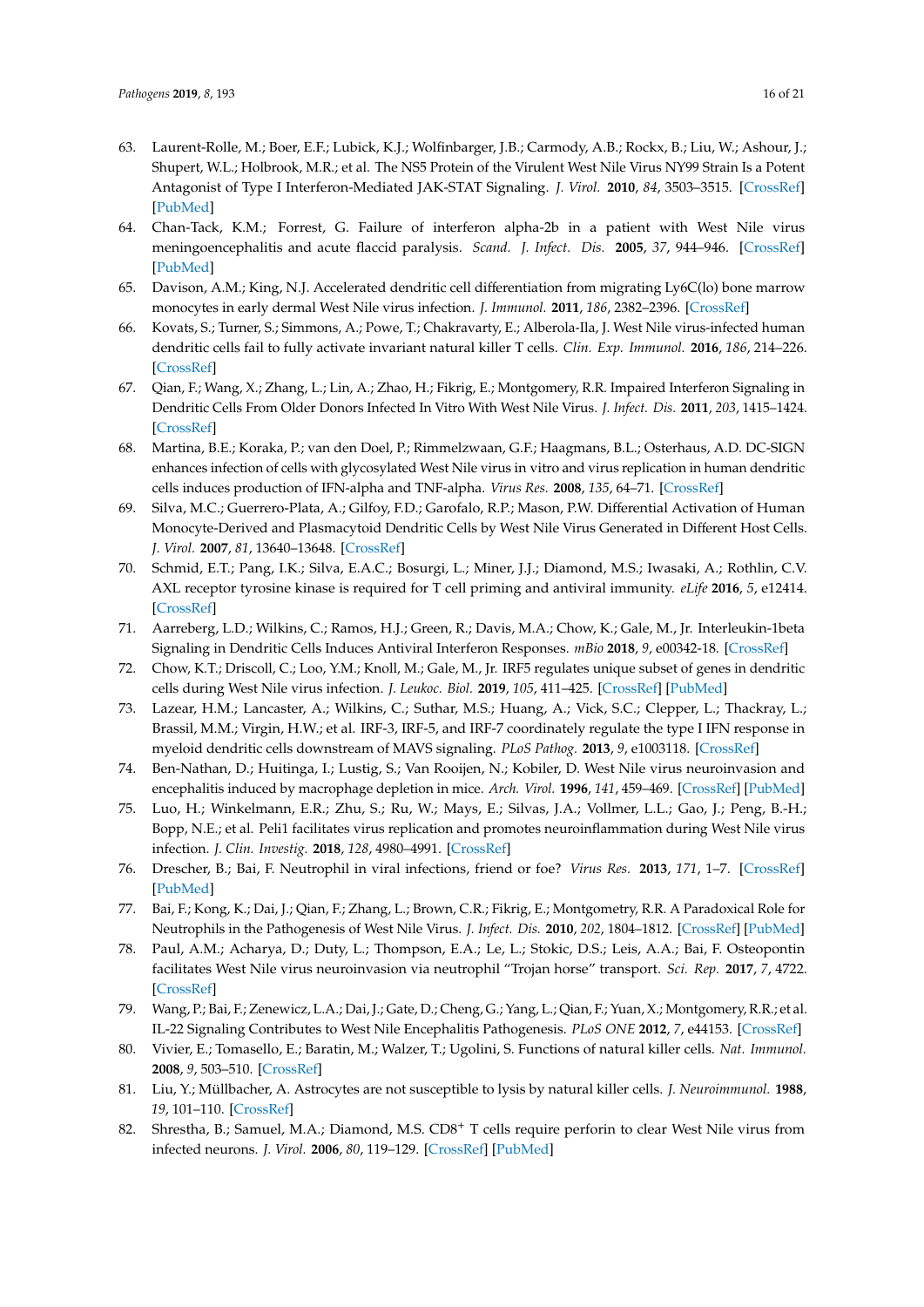- <span id="page-17-0"></span>83. Zhang, M.; Daniel, S.; Huang, Y.; Chancey, C.; Huang, Q.; Lei, Y.F.; Grinev, A.; Mostowski, H.; Rios, M.; Dayton, A. Anti-West Nile virus activity of in vitro expanded human primary natural killer cells. *BMC Immunol.* **2010**, *11*, 3. [\[CrossRef\]](http://dx.doi.org/10.1186/1471-2172-11-3) [\[PubMed\]](http://www.ncbi.nlm.nih.gov/pubmed/20089143)
- <span id="page-17-1"></span>84. Yao, Y.; Strauss-Albee, D.M.; Zhou, J.Q.; Malawista, A.; Garcia, M.N.; Murray, K.O.; Blish, C.A.; Montgomery, R.R. The natural killer cell response to West Nile virus in young and old individuals with or without a prior history of infection. *PLoS ONE* **2017**, *12*, e0172625. [\[CrossRef\]](http://dx.doi.org/10.1371/journal.pone.0172625) [\[PubMed\]](http://www.ncbi.nlm.nih.gov/pubmed/28235099)
- <span id="page-17-2"></span>85. Shrestha, B.; Wang, T.; Samuel, M.A.; Whitby, K.; Craft, J.; Fikrig, E.; Diamond, M.S. Gamma Interferon Plays a Crucial Early Antiviral Role in Protection against West Nile Virus Infection. *J. Virol.* **2006**, *80*, 5338–5348. [\[CrossRef\]](http://dx.doi.org/10.1128/JVI.00274-06)
- <span id="page-17-4"></span>86. Wang, T.; Scully, E.; Yin, Z.; Kim, J.H.; Wang, S.; Yan, J.; Mamula, M.; Anderson, J.F.; Craft, J.; Fikrig, E. IFN-gamma-producing gamma delta T cells help control murine West Nile virus infection. *J. Immunol.* **2003**, *171*, 2524–2531. [\[CrossRef\]](http://dx.doi.org/10.4049/jimmunol.171.5.2524) [\[PubMed\]](http://www.ncbi.nlm.nih.gov/pubmed/12928402)
- <span id="page-17-3"></span>87. Welte, T.; Lamb, J.; Anderson, J.F.; Born, W.K.; O'Brien, R.L.; Wang, T. Role of two distinct gammadelta T cell subsets during West Nile virus infection. *FEMS Immunol. Med. Microbiol.* **2008**, *53*, 275–283. [\[CrossRef\]](http://dx.doi.org/10.1111/j.1574-695X.2008.00430.x)
- <span id="page-17-5"></span>88. Bai, F.; Town, T.; Qian, F.; Wang, P.; Kamanaka, M.; Connolly, T.M.; Gate, D.; Montgomery, R.R.; Flavell, R.A.; Fikrig, E. IL-10 Signaling Blockade Controls Murine West Nile Virus Infection. *PLoS Pathog.* **2009**, *5*, e1000610. [\[CrossRef\]](http://dx.doi.org/10.1371/journal.ppat.1000610)
- <span id="page-17-6"></span>89. Welte, T.; Aronson, J.; Gong, B.; Rachamallu, A.; Mendell, N.; Tesh, R.; Paessler, S.; Born, W.K.; O'Brien, R.L.; Wang, T. Vgamma4+ T cells regulate host immune response to West Nile virus infection. *FEMS Immunol. Med. Microbiol.* **2011**, *63*, 183–192. [\[CrossRef\]](http://dx.doi.org/10.1111/j.1574-695X.2011.00840.x)
- <span id="page-17-7"></span>90. Mehlhop, E.; Whitby, K.; Oliphant, T.; Marri, A.; Engle, M.; Diamond, M.S. Complement Activation Is Required for Induction of a Protective Antibody Response against West Nile Virus Infection. *J. Virol.* **2005**, *79*, 7466–7477. [\[CrossRef\]](http://dx.doi.org/10.1128/JVI.79.12.7466-7477.2005)
- <span id="page-17-8"></span>91. Mehlhop, E.; Diamond, M.S. Protective immune responses against West Nile virus are primed by distinct complement activation pathways. *J. Exp. Med.* **2006**, *203*, 1371–1381. [\[CrossRef\]](http://dx.doi.org/10.1084/jem.20052388)
- <span id="page-17-9"></span>92. Fuchs, A.; Lin, T.-Y.; Beasley, D.W.; Stover, C.M.; Schwaeble, W.J.; Pierson, T.C.; Diamond, M.S. Direct complement restriction of flavivirus infection requires glycan recognition by mannose-binding lectin. *Cell Host Microbe* **2010**, *8*, 186–195. [\[CrossRef\]](http://dx.doi.org/10.1016/j.chom.2010.07.007) [\[PubMed\]](http://www.ncbi.nlm.nih.gov/pubmed/20709295)
- <span id="page-17-10"></span>93. Chung, K.M.; Liszewski, M.K.; Nybakken, G.; Davis, A.E.; Townsend, R.R.; Fremont, D.H.; Atkinson, J.P.; Diamond, M.S. West Nile virus nonstructural protein NS1 inhibits complement activation by binding the regulatory protein factor H. *Proc. Natl. Acad. Sci. USA* **2006**, *103*, 19111–19116. [\[CrossRef\]](http://dx.doi.org/10.1073/pnas.0605668103) [\[PubMed\]](http://www.ncbi.nlm.nih.gov/pubmed/17132743)
- <span id="page-17-11"></span>94. Avirutnan, P.; Fuchs, A.; Hauhart, R.E.; Somnuke, P.; Youn, S.; Diamond, M.S.; Atkinson, J.P. Antagonism of the complement component C4 by flavivirus nonstructural protein NS1. *J. Exp. Med.* **2010**, *207*, 793–806. [\[CrossRef\]](http://dx.doi.org/10.1084/jem.20092545) [\[PubMed\]](http://www.ncbi.nlm.nih.gov/pubmed/20308361)
- <span id="page-17-12"></span>95. Avirutnan, P.; Hauhart, R.E.; Somnuke, P.; Blom, A.M.; Diamond, M.S.; Atkinson, J.P. Binding of flavivirus nonstructural protein NS1 to C4b binding protein modulates complement activation. *J. Immunol.* **2011**, *187*, 424–433. [\[CrossRef\]](http://dx.doi.org/10.4049/jimmunol.1100750)
- <span id="page-17-13"></span>96. Mehlhop, E.; Nelson, S.; Jost, C.A.; Gorlatov, S.; Johnson, S.; Fremont, D.H.; Diamond, M.S.; Pierson, T.C. Complement protein C1q reduces the stoichiometric threshold for antibody-mediated neutralization of West Nile virus. *Cell Host Microbe* **2009**, *6*, 381–391. [\[CrossRef\]](http://dx.doi.org/10.1016/j.chom.2009.09.003)
- <span id="page-17-14"></span>97. Fuchs, A.; Pinto, A.K.; Schwaeble, W.J.; Diamond, M.S. The lectin pathway of complement activation contributes to protection from West Nile virus infection. *Virology* **2011**, *412*, 101–109. [\[CrossRef\]](http://dx.doi.org/10.1016/j.virol.2011.01.003) [\[PubMed\]](http://www.ncbi.nlm.nih.gov/pubmed/21269656)
- <span id="page-17-15"></span>98. Mehlhop, E.; Fuchs, A.; Engle, M.; Diamond, M.S. Complement modulates pathogenesis and antibody-dependent neutralization of West Nile virus infection through a C5-independent mechanism. *Virology* **2009**, *393*, 11–15. [\[CrossRef\]](http://dx.doi.org/10.1016/j.virol.2009.08.019)
- <span id="page-17-16"></span>99. Diamond, M.S.; Shrestha, B.; Marri, A.; Mahan, D.; Engle, M. B Cells and Antibody Play Critical Roles in the Immediate Defense of Disseminated Infection by West Nile Encephalitis Virus. *J. Virol.* **2003**, *77*, 2578–2586. [\[CrossRef\]](http://dx.doi.org/10.1128/JVI.77.4.2578-2586.2003)
- <span id="page-17-17"></span>100. Engle, M.J.; Diamond, M.S. Antibody Prophylaxis and Therapy against West Nile Virus Infection in Wild-Type and Immunodeficient Mice. *J. Virol.* **2003**, *77*, 12941–12949. [\[CrossRef\]](http://dx.doi.org/10.1128/JVI.77.24.12941-12949.2003)
- <span id="page-17-18"></span>101. Diamond, M.S.; Sitati, E.M.; Friend, L.D.; Higgs, S.; Shrestha, B.; Engle, M. A Critical Role for Induced IgM in the Protection against West Nile Virus Infection. *J. Exp. Med.* **2003**, *198*, 1853–1862. [\[CrossRef\]](http://dx.doi.org/10.1084/jem.20031223)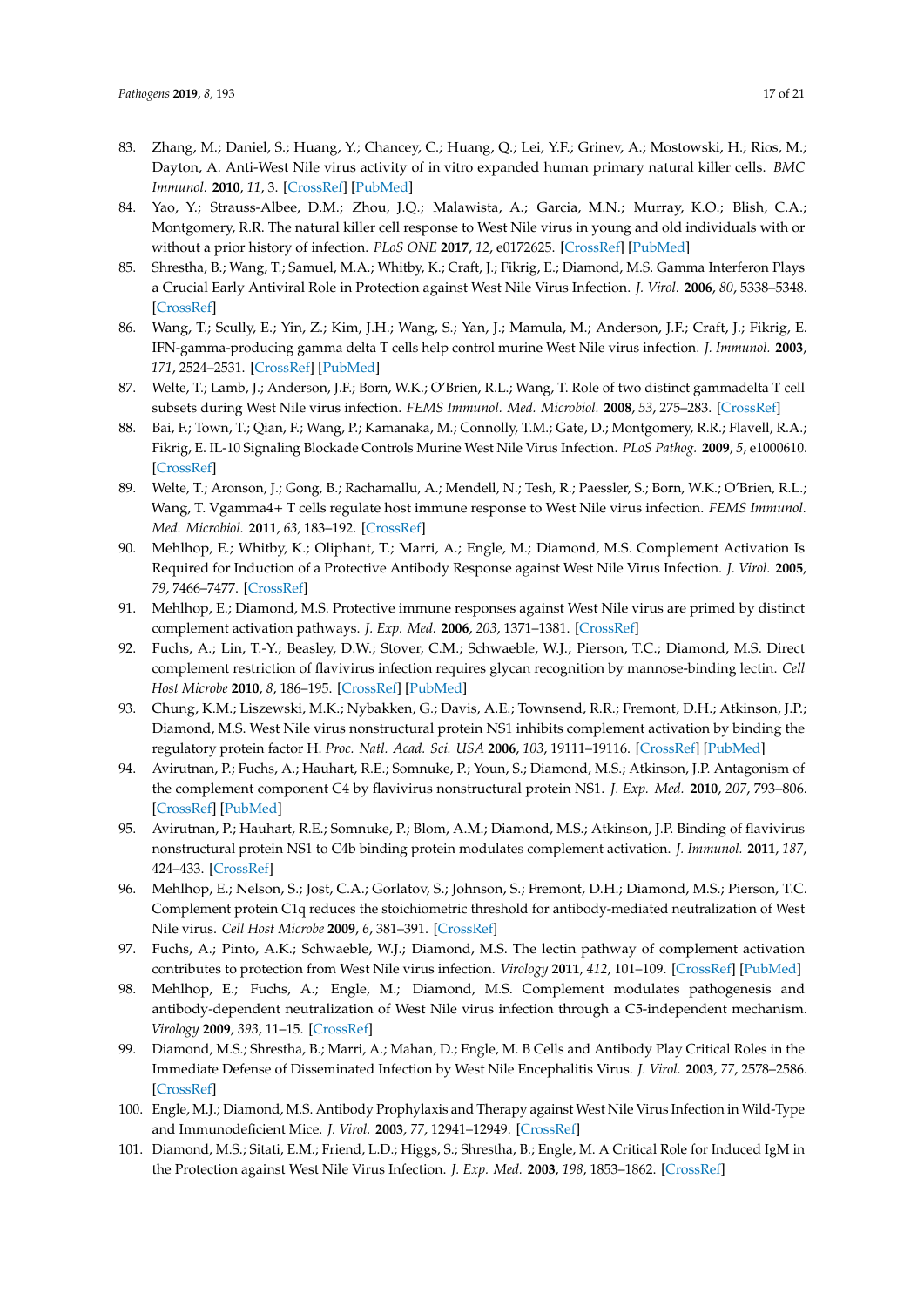- <span id="page-18-0"></span>102. Xia, J.; Winkelmann, E.R.; Gorder, S.R.; Mason, P.W.; Milligan, G.N. TLR3- and MyD88-Dependent Signaling Differentially Influences the Development of West Nile Virus-Specific B Cell Responses in Mice following Immunization with RepliVAX WN, a Single-Cycle Flavivirus Vaccine Candidate. *J. Virol.* **2013**, *87*, 12090–12101. [\[CrossRef\]](http://dx.doi.org/10.1128/JVI.01469-13) [\[PubMed\]](http://www.ncbi.nlm.nih.gov/pubmed/23986602)
- <span id="page-18-1"></span>103. Purtha, W.E.; Chachu, K.A.; Virgin, H.W.; Diamond, M.S. Early B-Cell Activation after West Nile Virus Infection Requires Alpha/Beta Interferon but Not Antigen Receptor Signaling. *J. Virol.* **2008**, *82*, 10964–10974. [\[CrossRef\]](http://dx.doi.org/10.1128/JVI.01646-08) [\[PubMed\]](http://www.ncbi.nlm.nih.gov/pubmed/18786989)
- <span id="page-18-2"></span>104. Gorman, M.J.; Poddar, S.; Farzan, M.; Diamond, M.S. The Interferon-Stimulated Gene Ifitm3 Restricts West Nile Virus Infection and Pathogenesis. *J. Virol.* **2016**, *90*, 8212–8225. [\[CrossRef\]](http://dx.doi.org/10.1128/JVI.00581-16) [\[PubMed\]](http://www.ncbi.nlm.nih.gov/pubmed/27384652)
- <span id="page-18-3"></span>105. Thackray, L.B.; Shrestha, B.; Richner, J.M.; Miner, J.J.; Pinto, A.K.; LaZear, H.M.; Gale, M.; Diamond, M.S. Interferon Regulatory Factor 5-Dependent Immune Responses in the Draining Lymph Node Protect against West Nile Virus Infection. *J. Virol.* **2014**, *88*, 11007–11021. [\[CrossRef\]](http://dx.doi.org/10.1128/JVI.01545-14)
- <span id="page-18-4"></span>106. Giordano, D.; Draves, K.E.; Young, L.B.; Roe, K.; Bryan, M.A.; Dresch, C.; Richner, J.M.; Diamond, M.S.; Gale, M.; Clark, E.A. Protection of mice deficient in mature B cells from West Nile virus infection by passive and active immunization. *PLoS Pathog.* **2017**, *13*, e1006743. [\[CrossRef\]](http://dx.doi.org/10.1371/journal.ppat.1006743)
- 107. Mehlhop, E.; Ansarah-Sobrinho, C.; Johnson, S.; Engle, M.; Fremont, D.H.; Pierson, T.C.; Diamond, M.S. Complement protein C1q inhibits antibody-dependent enhancement of flavivirus infection in an IgG subclass-specific manner. *Cell Host Microbe* **2007**, *2*, 417–426. [\[CrossRef\]](http://dx.doi.org/10.1016/j.chom.2007.09.015)
- 108. Roe, K.; Giordano, D.; Young, L.B.; Draves, K.E.; Holder, U.; Suthar, M.S.; Gale, M.; Clark, E.A. Dendritic cell-associated MAVS is required to control West Nile virus replication and ensuing humoral immune responses. *PLoS ONE* **2019**, *14*, e0218928. [\[CrossRef\]](http://dx.doi.org/10.1371/journal.pone.0218928)
- 109. Sitati, E.; McCandless, E.E.; Klein, R.S.; Diamond, M.S. CD40-CD40 ligand interactions promote trafficking of CD8<sup>+</sup> T cells into the brain and protection against West Nile virus encephalitis. *J. Virol.* **2007**, *81*, 9801–9811. [\[CrossRef\]](http://dx.doi.org/10.1128/JVI.00941-07)
- <span id="page-18-5"></span>110. Sitati, E.M.; Diamond, M.S. CD4<sup>+</sup> T-cell responses are required for clearance of West Nile virus from the central nervous system. *J. Virol.* **2006**, *80*, 12060–12069. [\[CrossRef\]](http://dx.doi.org/10.1128/JVI.01650-06)
- <span id="page-18-6"></span>111. Shrestha, B.; Diamond, M.S. Role of CD8<sup>+</sup> T cells in control of West Nile virus infection. *J. Virol.* **2004**, *78*, 8312–8321. [\[CrossRef\]](http://dx.doi.org/10.1128/JVI.78.15.8312-8321.2004)
- <span id="page-18-7"></span>112. Shrestha, B.; Diamond, M.S. Fas ligand interactions contribute to CD8<sup>+</sup> T-cell-mediated control of West Nile virus infection in the central nervous system. *J. Virol.* **2007**, *81*, 11749–11757. [\[CrossRef\]](http://dx.doi.org/10.1128/JVI.01136-07) [\[PubMed\]](http://www.ncbi.nlm.nih.gov/pubmed/17804505)
- <span id="page-18-8"></span>113. Shrestha, B.; Pinto, A.K.; Green, S.; Bosch, I.; Diamond, M.S. CD8<sup>+</sup> T cells use TRAIL to restrict West Nile virus pathogenesis by controlling infection in neurons. *J. Virol.* **2012**, *86*, 8937–8948. [\[CrossRef\]](http://dx.doi.org/10.1128/JVI.00673-12) [\[PubMed\]](http://www.ncbi.nlm.nih.gov/pubmed/22740407)
- <span id="page-18-9"></span>114. Klein, R.S.; Lin, E.; Zhang, B.; Luster, A.D.; Tollett, J.; Samuel, M.A.; Engle, M.; Diamond, M.S. Neuronal CXCL10 directs CD8<sup>+</sup> T-cell recruitment and control of West Nile virus encephalitis. *J. Virol.* **2005**, *79*, 11457–11466. [\[CrossRef\]](http://dx.doi.org/10.1128/JVI.79.17.11457-11466.2005) [\[PubMed\]](http://www.ncbi.nlm.nih.gov/pubmed/16103196)
- <span id="page-18-10"></span>115. Zhang, B.; Chan, Y.K.; Lu, B.; Diamond, M.S.; Klein, R.S. CXCR3 mediates region-specific antiviral T cell trafficking within the central nervous system during West Nile virus encephalitis. *J. Immunol.* **2008**, *180*, 2641–2649. [\[CrossRef\]](http://dx.doi.org/10.4049/jimmunol.180.4.2641)
- <span id="page-18-11"></span>116. McCandless, E.E.; Wang, Q.; Woerner, B.M.; Harper, J.M.; Klein, R.S. CXCL12 limits inflammation by localizing mononuclear infiltrates to the perivascular space during experimental autoimmune encephalomyelitis. *J. Immunol.* **2006**, *177*, 8053–8064. [\[CrossRef\]](http://dx.doi.org/10.4049/jimmunol.177.11.8053)
- <span id="page-18-12"></span>117. McCandless, E.E.; Zhang, B.; Diamond, M.S.; Klein, R.S. CXCR4 antagonism increases T cell trafficking in the central nervous system and improves survival from West Nile virus encephalitis. *Proc. Natl. Acad. Sci. USA* **2008**, *105*, 11270–11275. [\[CrossRef\]](http://dx.doi.org/10.1073/pnas.0800898105)
- <span id="page-18-13"></span>118. Acharya, D.; Wang, P.; Paul, A.M.; Dai, J.; Gate, D.; Lowery, J.E.; Stokic, D.S.; Leis, A.A.; Flavell, R.A.; Town, T.; et al. Interleukin-17A Promotes CD8<sup>+</sup> T Cell Cytotoxicity To Facilitate West Nile Virus Clearance. *J. Virol.* **2017**, *91*, e01529-16. [\[CrossRef\]](http://dx.doi.org/10.1128/JVI.01529-16)
- <span id="page-18-14"></span>119. Wang, Y.; Lobigs, M.; Lee, E.; Mullbacher, A. CD8<sup>+</sup> T cells mediate recovery and immunopathology in West Nile virus encephalitis. *J. Virol.* **2003**, *77*, 13323–13334. [\[CrossRef\]](http://dx.doi.org/10.1128/JVI.77.24.13323-13334.2003)
- <span id="page-18-15"></span>120. Szretter, K.J.; Daniels, B.P.; Cho, H.; Gainey, M.D.; Yokoyama, W.M.; Gale, M.; Virgin, H.W.; Klein, R.S.; Sen, G.C.; Diamond, M.S. 2'-O Methylation of the Viral mRNA Cap by West Nile Virus Evades Ifit1-Dependent and -Independent Mechanisms of Host Restriction In Vivo. *PLoS Pathog.* **2012**, *8*, e1002698. [\[CrossRef\]](http://dx.doi.org/10.1371/journal.ppat.1002698)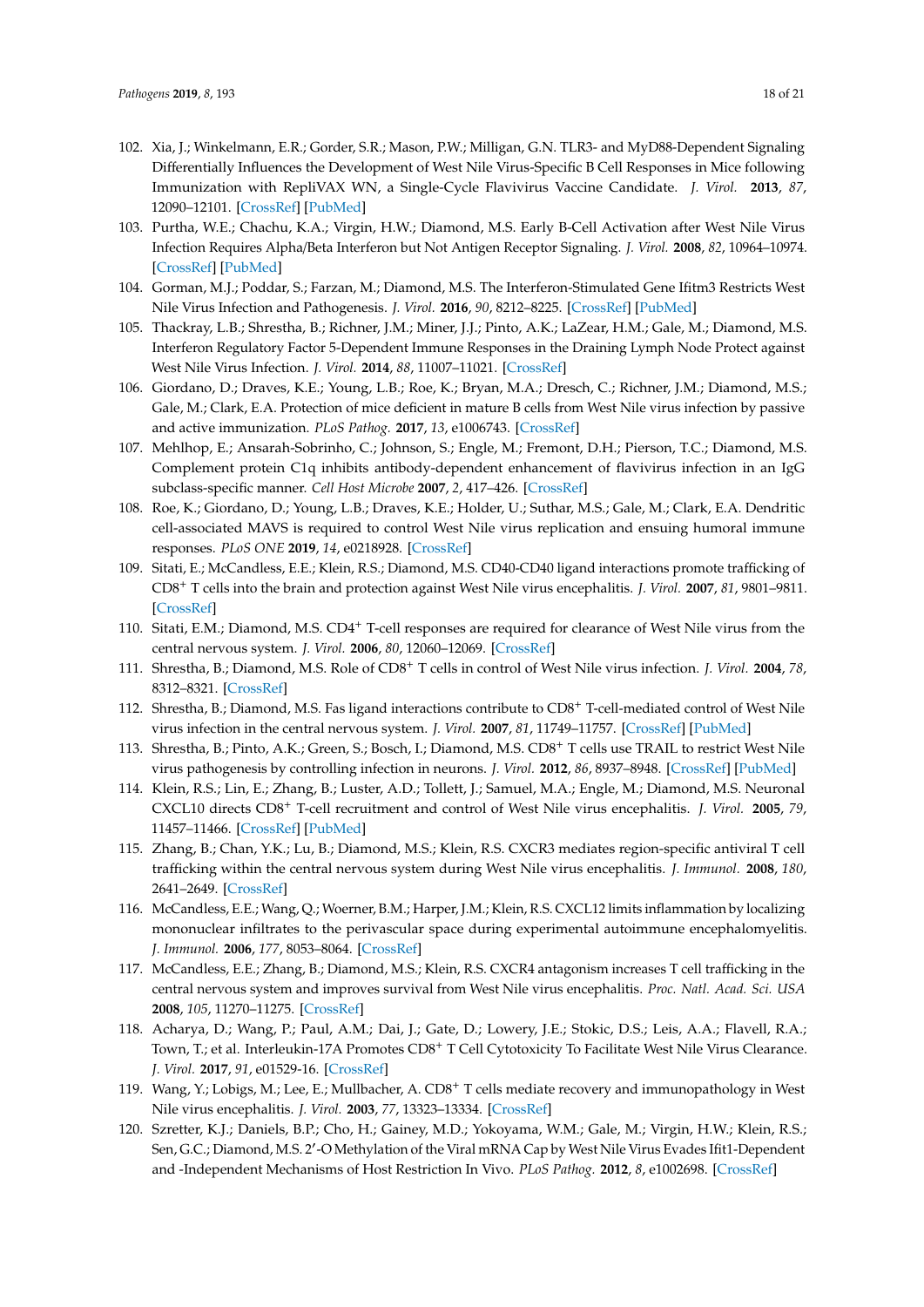- <span id="page-19-0"></span>121. Brien, J.D.; Uhrlaub, J.L.; Nikolich-Žugich, J. West Nile virus-specific CD4 T cells exhibit direct antiviral cytokine secretion and cytotoxicity and are sufficient for antiviral protection. *J. Immunol.* **2008**, *181*, 8568–8575. [\[CrossRef\]](http://dx.doi.org/10.4049/jimmunol.181.12.8568)
- 122. Durrant, D.M.; Robinette, M.L.; Klein, R.S. IL-1R1 is required for dendritic cell–mediated T cell reactivation within the CNS during West Nile virus encephalitis. *J. Exp. Med.* **2013**, *210*, 503–516. [\[CrossRef\]](http://dx.doi.org/10.1084/jem.20121897) [\[PubMed\]](http://www.ncbi.nlm.nih.gov/pubmed/23460727)
- <span id="page-19-1"></span>123. Shrestha, B.; Ng, T.; Chu, H.J.; Noll, M.; Diamond, M.S. The relative contribution of antibody and CD8<sup>+</sup> T cells to vaccine immunity against West Nile encephalitis virus. *Vaccine* **2008**, *26*, 2020–2033. [\[CrossRef\]](http://dx.doi.org/10.1016/j.vaccine.2008.02.009) [\[PubMed\]](http://www.ncbi.nlm.nih.gov/pubmed/18339459)
- <span id="page-19-2"></span>124. Lanteri, M.C.; O'Brien, K.M.; Purtha, W.E.; Cameron, M.J.; Lund, J.M.; Owen, R.E.; Heitman, J.W.; Custer, B.; Hirschkorn, D.F.; Tobler, L.H.; et al. Tregs control the development of symptomatic West Nile virus infection in humans and mice. *J. Clin. Investig.* **2009**, *119*, 3266–3277. [\[CrossRef\]](http://dx.doi.org/10.1172/JCI39387) [\[PubMed\]](http://www.ncbi.nlm.nih.gov/pubmed/19855131)
- <span id="page-19-3"></span>125. Graham, J.B.; Da Costa, A.; Lund, J.M. Regulatory T cells shape the resident memory T cell response to virus infection in the tissues. *J. Immunol.* **2014**, *192*, 683–690. [\[CrossRef\]](http://dx.doi.org/10.4049/jimmunol.1202153) [\[PubMed\]](http://www.ncbi.nlm.nih.gov/pubmed/24337378)
- <span id="page-19-4"></span>126. Da Costa, A.; Garza, E.; Graham, J.B.; Swarts, J.L.; Soerens, A.G.; Gale, M.; Lund, J.M. Extrinsic MAVS signaling is critical for Treg maintenance of Foxp3 expression following acute flavivirus infection. *Sci. Rep.* **2017**, *7*, 40720. [\[CrossRef\]](http://dx.doi.org/10.1038/srep40720)
- <span id="page-19-5"></span>127. Xie, G.; Luo, H.; Pang, L.; Peng, B.-H.; Winkelmann, E.; McGruder, B.; Hesse, J.; Whiteman, M.; Campbell, G.; Milligan, G.N.; et al. Dysregulation of Toll-Like Receptor 7 Compromises Innate and Adaptive T Cell Responses and Host Resistance to an Attenuated West Nile Virus Infection in Old Mice. *J. Virol.* **2016**, *90*, 1333–1344. [\[CrossRef\]](http://dx.doi.org/10.1128/JVI.02488-15)
- <span id="page-19-6"></span>128. Shrestha, B.; Gottlieb, D.; Diamond, M.S. Infection and Injury of Neurons by West Nile Encephalitis Virus. *J. Virol.* **2003**, *77*, 13203–13213. [\[CrossRef\]](http://dx.doi.org/10.1128/JVI.77.24.13203-13213.2003)
- <span id="page-19-7"></span>129. Philpott, D.C.E.; Nolan, M.S.; Evert, N.; Mayes, B.; Hesalroad, D.; Fonken, E.; Murray, K.O. Acute and Delayed Deaths after West Nile Virus Infection, Texas, USA, 2002–2012. *Emerg. Infect. Dis.* **2019**, *25*. [\[CrossRef\]](http://dx.doi.org/10.3201/eid2502.181250)
- <span id="page-19-8"></span>130. Diamond, M.S.; Klein, R.S. West Nile virus: Crossing the blood-brain barrier. *Nat. Med.* **2004**, *10*, 1294–1295. [\[CrossRef\]](http://dx.doi.org/10.1038/nm1204-1294)
- <span id="page-19-9"></span>131. Dai, J.; Wang, P.; Bai, F.; Town, T.; Fikrig, E. ICAM-1 participates in the entry of West Nile virus into the central nervous system. *J. Virol.* **2008**, *82*, 4164–4168. [\[CrossRef\]](http://dx.doi.org/10.1128/JVI.02621-07)
- <span id="page-19-10"></span>132. Wang, P.; Dai, J.; Bai, F.; Kong, K.-F.; Wong, S.J.; Montgomery, R.R.; Madri, J.A.; Fikrig, E. Matrix Metalloproteinase 9 Facilitates West Nile Virus Entry into the Brain. *J. Virol.* **2008**, *82*, 8978–8985. [\[CrossRef\]](http://dx.doi.org/10.1128/JVI.00314-08) [\[PubMed\]](http://www.ncbi.nlm.nih.gov/pubmed/18632868)
- <span id="page-19-11"></span>133. Arjona, A.; Foellmer, H.G.; Town, T.; Leng, L.; McDonald, C.; Wang, T.; Wong, S.J.; Montgomery, R.R.; Fikrig, E.; Bucala, R. Abrogation of macrophage migration inhibitory factor decreases West Nile virus lethality by limiting viral neuroinvasion. *J. Clin. Investig.* **2007**, *117*, 3059–3066. [\[CrossRef\]](http://dx.doi.org/10.1172/JCI32218) [\[PubMed\]](http://www.ncbi.nlm.nih.gov/pubmed/17909632)
- <span id="page-19-12"></span>134. Schäfer, A.; Brooke, C.B.; Whitmore, A.C.; Johnston, R.E. The Role of the Blood-Brain Barrier during Venezuelan Equine Encephalitis Virus Infection. *J. Virol.* **2011**, *85*, 10682–10690. [\[CrossRef\]](http://dx.doi.org/10.1128/JVI.05032-11) [\[PubMed\]](http://www.ncbi.nlm.nih.gov/pubmed/21849461)
- <span id="page-19-13"></span>135. Brown, A.N.; Kent, K.A.; Bennett, C.J.; Bernard, K.A. Tissue tropism and neuroinvasion of West Nile virus do not differ for two mouse strains with different survival rates. *Virology* **2007**, *368*, 422–430. [\[CrossRef\]](http://dx.doi.org/10.1016/j.virol.2007.06.033) [\[PubMed\]](http://www.ncbi.nlm.nih.gov/pubmed/17675128)
- <span id="page-19-14"></span>136. Nir, Y.; Beemer, A.; Goldwasser, R.A. West Nile Virus infection in mice following exposure to a viral aerosol. *Br. J. Exp. Pathol.* **1965**, *46*, 443–449. [\[PubMed\]](http://www.ncbi.nlm.nih.gov/pubmed/5317964)
- <span id="page-19-15"></span>137. Bai, F.; Town, T.; Pradhan, D.; Cox, J.; Ashish Ledizet, M.; Anderson, J.F.; Flavell, R.A.; Krueger, J.K.; Koski, R.A.; Fikrig, E. Antiviral peptides targeting the west nile virus envelope protein. *J. Virol.* **2007**, *81*, 2047–2055. [\[CrossRef\]](http://dx.doi.org/10.1128/JVI.01840-06)
- <span id="page-19-16"></span>138. Suen, W.W.; Prow, N.A.; Hall, R.A.; Bielefeldt-Ohmann, H. Mechanism of West Nile Virus Neuroinvasion: A Critical Appraisal. *Viruses* **2014**, *6*, 2796–2825. [\[CrossRef\]](http://dx.doi.org/10.3390/v6072796)
- <span id="page-19-18"></span>139. Cantile, C.; Del Piero, F.; Di Guardo, G.; Arispici, M. Pathologic and immunohistochemical findings in naturally occuring West Nile virus infection in horses. *Vet. Pathol.* **2001**, *38*, 414–431. [\[CrossRef\]](http://dx.doi.org/10.1354/vp.38-4-414)
- <span id="page-19-17"></span>140. Guarner, J.; Shieh, W.-J.; Hunter, S.; Paddock, C.D.; Morken, T.; Campbell, G.L.; Marfin, A.A.; Zaki, S.R. Clinicopathologic study and laboratory diagnosis of 23 cases with West Nile virus encephalomyelitis. *Hum. Pathol.* **2004**, *35*, 983–990. [\[CrossRef\]](http://dx.doi.org/10.1016/j.humpath.2004.04.008)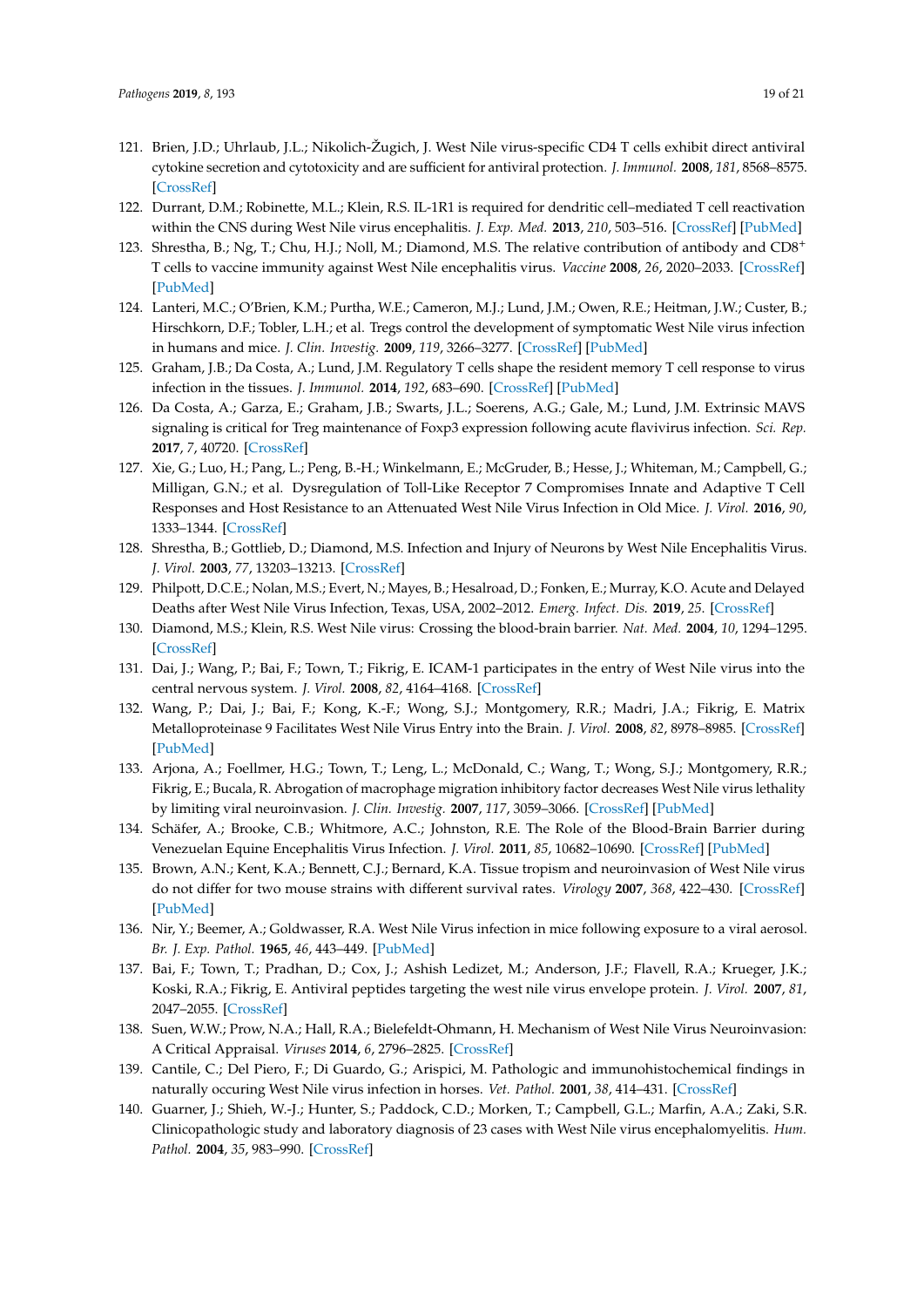- <span id="page-20-0"></span>141. Wang, S.; Welte, T.; McGargill, M.; Town, T.; Thompson, J.; Anderson, J.F.; Flavell, R.A.; Fikrig, E.; Hedrick, S.M.; Wang, T. Drak2 contributes to West Nile virus entry into the brain and lethal encephalitis. *J. Immunol.* **2008**, *181*, 2084–2091. [\[CrossRef\]](http://dx.doi.org/10.4049/jimmunol.181.3.2084)
- 142. Cardosa, M.J. Complement receptor mediates enhanced flavivirus replication in macrophages. *J. Exp. Med.* **1983**, *158*, 258–263. [\[CrossRef\]](http://dx.doi.org/10.1084/jem.158.1.258) [\[PubMed\]](http://www.ncbi.nlm.nih.gov/pubmed/6864163)
- <span id="page-20-1"></span>143. Samuel, M.A.; Diamond, M.S. Pathogenesis of West Nile Virus Infection: A Balance between Virulence, Innate and Adaptive Immunity, and Viral Evasion. *J. Virol.* **2006**, *80*, 9349–9360. [\[CrossRef\]](http://dx.doi.org/10.1128/JVI.01122-06)
- <span id="page-20-2"></span>144. Brehin, A.C.; Mouries, J.; Frenkiel, M.P.; Dadaglio, G.; Despres, P.; Lafon, M.; Couderc, T. Dynamics of immune cell recruitment during West Nile encephalitis and identification of a new CD19+B220-BST-2+ leukocyte population. *J. Immunol.* **2008**, *180*, 6760–6767. [\[CrossRef\]](http://dx.doi.org/10.4049/jimmunol.180.10.6760)
- <span id="page-20-3"></span>145. Rawal, A.; Gavin, P.J.; Sturgis, C.D. Cerebrospinal fluid cytology in seasonal epidemic West Nile virus meningo-encephalitis. *Diagn. Cytopathol.* **2006**, *34*, 127–129. [\[CrossRef\]](http://dx.doi.org/10.1002/dc.20410) [\[PubMed\]](http://www.ncbi.nlm.nih.gov/pubmed/16511849)
- <span id="page-20-4"></span>146. Tyler, K.L.; Pape, J.; Goody, R.J.; Corkill, M.; Kleinschmidt-DeMasters, B.K. CSF findings in 250 patients with serologically confirmed West Nile virus meningitis and encephalitis. *Neurology* **2006**, *66*, 361–365. [\[CrossRef\]](http://dx.doi.org/10.1212/01.wnl.0000195890.70898.1f) [\[PubMed\]](http://www.ncbi.nlm.nih.gov/pubmed/16382032)
- <span id="page-20-5"></span>147. Yang, J.-S.; Ramanathan, M.P.; Muthumani, K.; Choo, A.Y.; Jin, S.-H.; Yu, Q.-C.; Hwang, D.S.; Choo, D.K.; Lee, M.D.; Dang, K.; et al. Induction of Inflammation by West Nile virus Capsid through the Caspase-9 Apoptotic Pathway. *Emerg. Infect. Dis.* **2002**, *8*, 1379–1384. [\[CrossRef\]](http://dx.doi.org/10.3201/eid0812.020224) [\[PubMed\]](http://www.ncbi.nlm.nih.gov/pubmed/12498651)
- <span id="page-20-6"></span>148. Parquet, M.D.C.; Kumatori, A.; Hasebe, F.; Morita, K.; Igarashi, A. West Nile virus-induced bax-dependent apoptosis. *FEBS Lett.* **2001**, *500*, 17–24. [\[CrossRef\]](http://dx.doi.org/10.1016/S0014-5793(01)02573-X)
- <span id="page-20-7"></span>149. Cheeran, M.C.-J.; Hu, S.; Sheng, W.S.; Rashid, A.; Peterson, P.K.; Lokensgard, J.R. Differential responses of human brain cells to West Nile virus infection. *J. Neurovirol.* **2005**, *11*, 512–524. [\[CrossRef\]](http://dx.doi.org/10.1080/13550280500384982)
- <span id="page-20-8"></span>150. Quick, E.D.; Leser, J.S.; Clarke, P.; Tyler, K.L. Activation of Intrinsic Immune Responses and Microglial Phagocytosis in an Ex Vivo Spinal Cord Slice Culture Model of West Nile Virus Infection. *J. Virol.* **2014**, *88*, 13005–13014. [\[CrossRef\]](http://dx.doi.org/10.1128/JVI.01994-14)
- <span id="page-20-9"></span>151. Glass, W.G.; Lim, J.K.; Cholera, R.; Pletnev, A.G.; Gao, J.-L.; Murphy, P.M. Chemokine receptor CCR5 promotes leukocyte trafficking to the brain and survival in West Nile virus infection. *J. Exp. Med.* **2005**, *202*, 1087–1098. [\[CrossRef\]](http://dx.doi.org/10.1084/jem.20042530)
- <span id="page-20-10"></span>152. Vig, P.J.S.; Lu, D.; Paul, A.M.; Kuwar, R.; Lopez, M.; Stokic, D.S.; Leis, A.A.; Garrett, M.R.; Bai, F. Differential Expression of Genes Related to Innate Immune Responses in Ex Vivo Spinal Cord and Cerebellar Slice Cultures Infected with West Nile Virus. *Brain Sci.* **2018**, *9*, 1. [\[CrossRef\]](http://dx.doi.org/10.3390/brainsci9010001) [\[PubMed\]](http://www.ncbi.nlm.nih.gov/pubmed/30586874)
- <span id="page-20-11"></span>153. Armah, H.B.; Wang, G.; Omalu, B.I.; Tesh, R.B.; Gyure, K.A.; Chute, D.J.; Smith, R.D.; Dulai, P.; Vinters, H.V.; Kleinschmidt-DeMasters, B.K.; et al. Systemic Distribution of West Nile Virus Infection: Postmortem Immunohistochemical Study of Six Cases. *Brain Pathol.* **2007**, *17*, 354–362. [\[CrossRef\]](http://dx.doi.org/10.1111/j.1750-3639.2007.00080.x) [\[PubMed\]](http://www.ncbi.nlm.nih.gov/pubmed/17610522)
- <span id="page-20-12"></span>154. Leis, A.A.; Stokic, D.S.; Petzold, A. Glial S100B is elevated in serum across the spectrum of west nile virus infection. *Muscle Nerve* **2012**, *45*, 826–830. [\[CrossRef\]](http://dx.doi.org/10.1002/mus.23241) [\[PubMed\]](http://www.ncbi.nlm.nih.gov/pubmed/22581535)
- <span id="page-20-13"></span>155. Petzold, A.; Groves, M.; Leis, A.; Scaravilli, F.; Stokic, D.; Stokic, D. Neuronal and glial cerebrospinal fluid protein biomarkers are elevated after West Nile Virus infection. *Muscle Nerve* **2010**, *41*, 42–49. [\[CrossRef\]](http://dx.doi.org/10.1002/mus.21448)
- <span id="page-20-14"></span>156. Kuwar, R.; Stokic, D.; Leis, A.; Bai, F.; Paul, A.; Fratkin, J.; Vig, P.; Paul, A. Does astroglial protein S100B contribute to West Nile neuro-invasive syndrome? *J. Neurol. Sci.* **2015**, *358*, 243–252. [\[CrossRef\]](http://dx.doi.org/10.1016/j.jns.2015.09.003)
- <span id="page-20-15"></span>157. Chu, J.J.H.; Ng, M.L. The mechanism of cell death during West Nile virus infection is dependent on initial infectious dose. *J. Gen. Virol.* **2003**, *84*, 3305–3314. [\[CrossRef\]](http://dx.doi.org/10.1099/vir.0.19447-0)
- <span id="page-20-16"></span>158. Wang, H.; Ward, M.F.; Fan, X.-G.; Sama, A.E.; Li, W. Potential role of high mobility group box 1 in viral infectious diseases. *Viral Immunol.* **2006**, *19*, 3–9. [\[CrossRef\]](http://dx.doi.org/10.1089/vim.2006.19.3)
- <span id="page-20-17"></span>159. Juranek, J.; Ray, R.; Banach, M.; Rai, V. Receptor for advanced glycation end-products in neurodegenerative diseases. *Rev. Neurosci.* **2015**, *26*, 691–698. [\[CrossRef\]](http://dx.doi.org/10.1515/revneuro-2015-0003)
- <span id="page-20-19"></span>160. Kumar, M.; Verma, S.; Nerurkar, V.R. Pro-inflammatory cytokines derived from West Nile virus (WNV)-infected SK-N-SH cells mediate neuroinflammatory markers and neuronal death. *J. Neuroinflamm.* **2010**, *7*, 73. [\[CrossRef\]](http://dx.doi.org/10.1186/1742-2094-7-73)
- <span id="page-20-18"></span>161. Verma, S.; Kumar, M.; Nerurkar, V.R. Cyclooxygenase-2 inhibitor blocks the production of West Nile virus-induced neuroinflammatory markers in astrocytes. *J. Gen. Virol.* **2011**, *92*, 507–515. [\[CrossRef\]](http://dx.doi.org/10.1099/vir.0.026716-0)